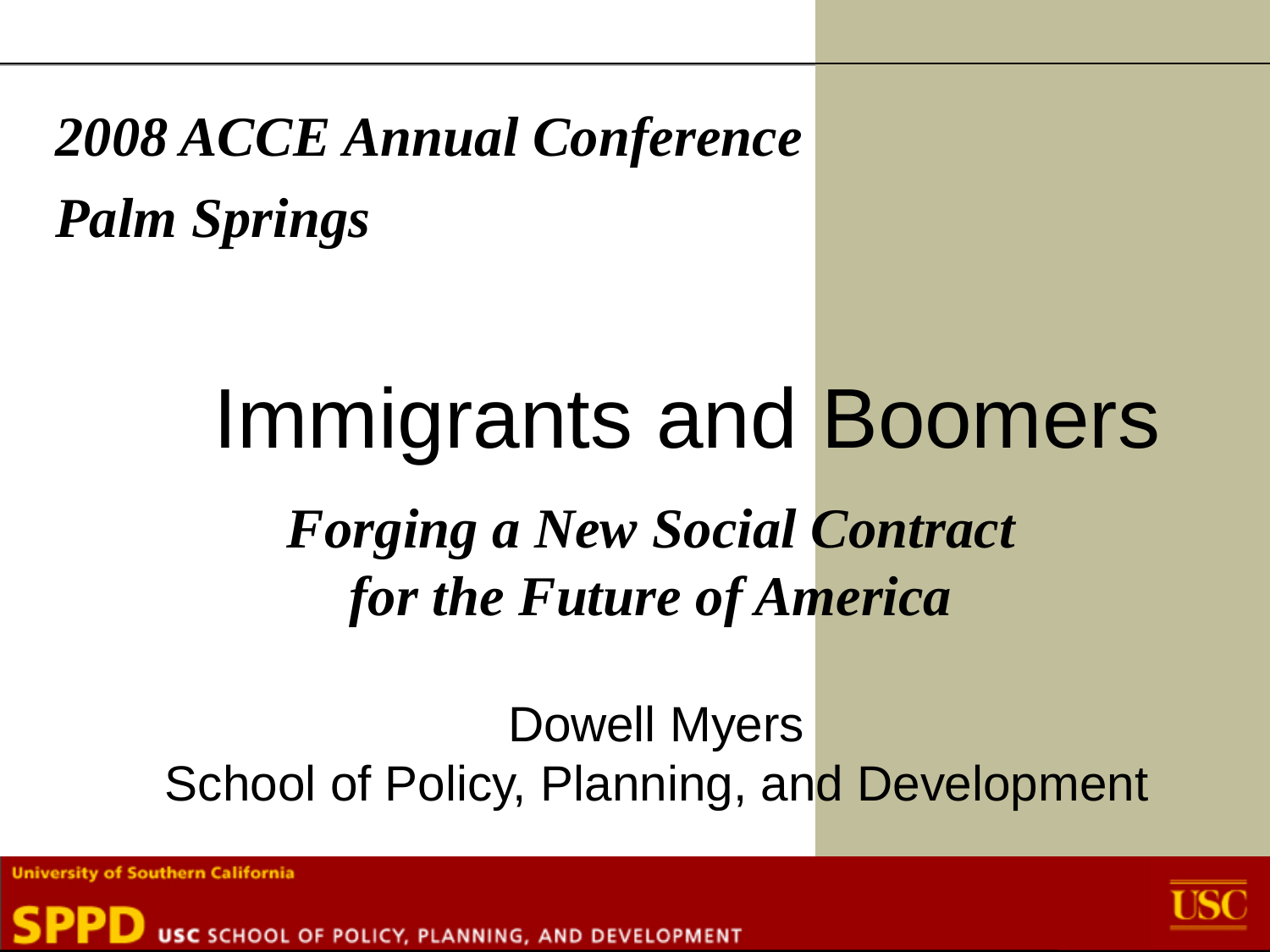### The Big Questions

*How can the problems of aging and immigration be better understood?*

*Is there a way to turn the problems into solutions for each other?*

*How can we rekindle a sense of common purpose and foster a new civic integration?*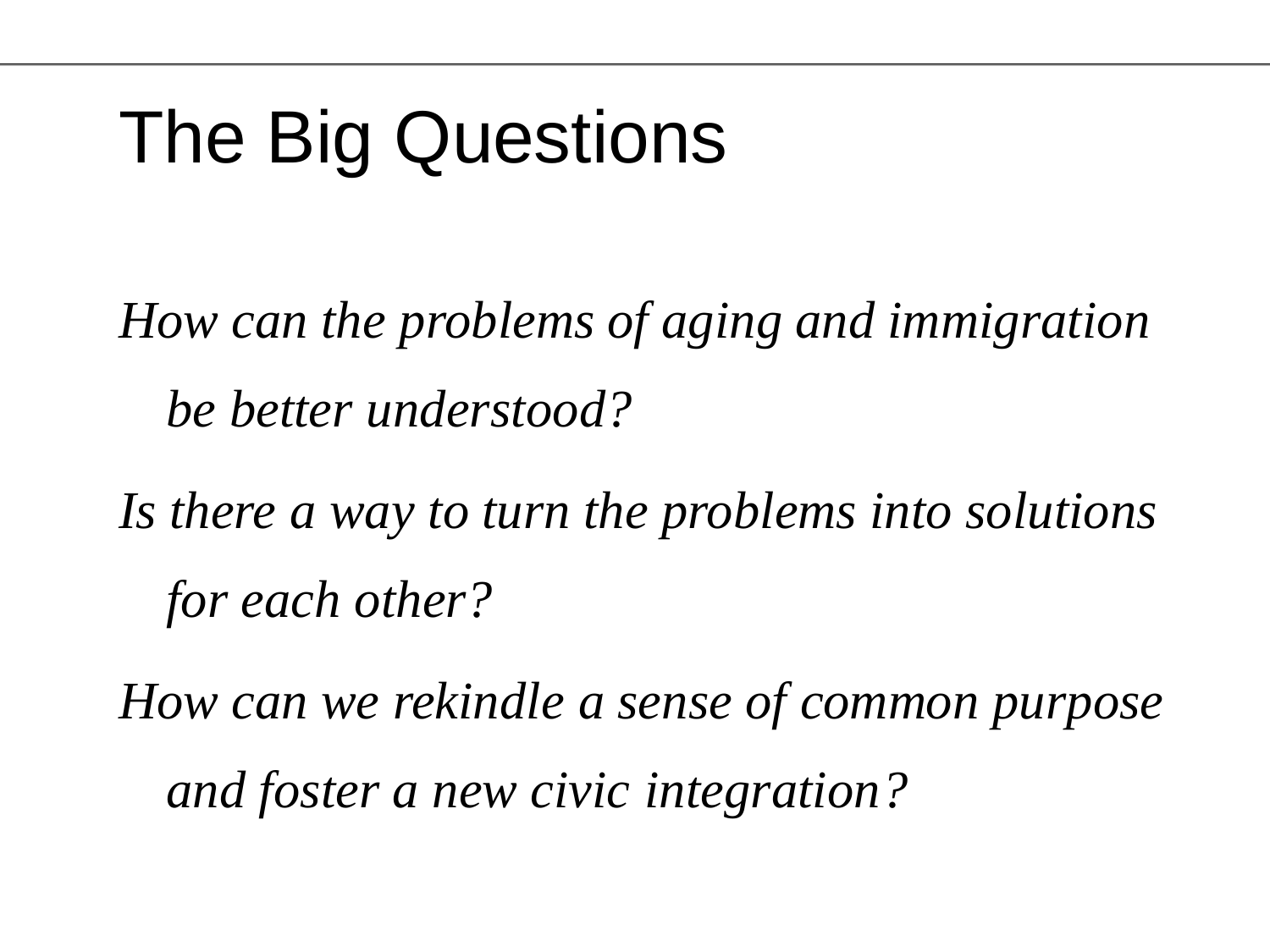## Defining Social Contract

*the underlying shared social understandings that structure cooperation within a world of self-interested people possessing unequal resources.* – Beth Rubin, 1996…..

A. *shared social understandings* 

*B. structure cooperation* 

*C. self-interested people* 

*D. unequal resources*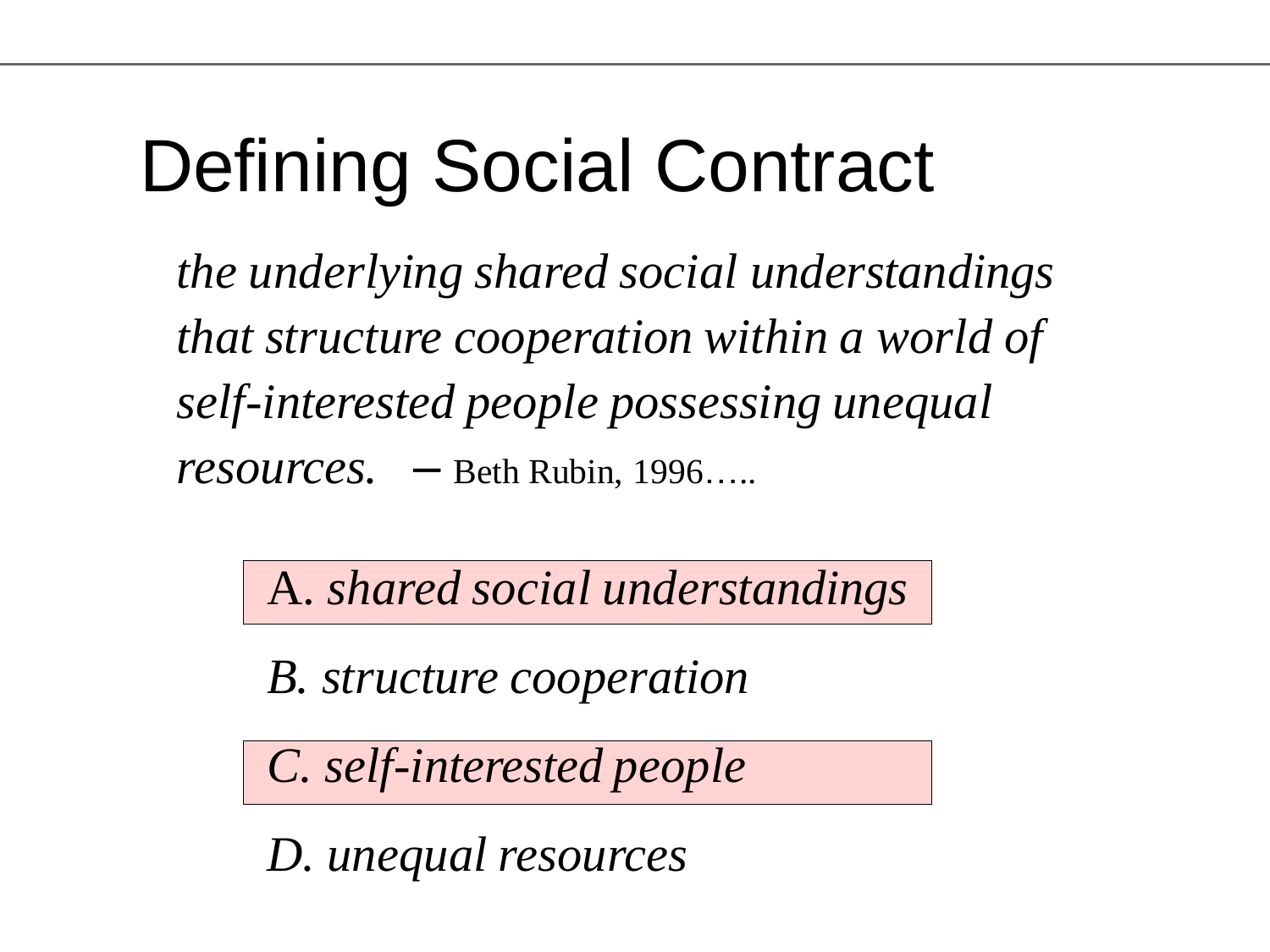### Our Evolving Social Contract **Five Eras**

- 1. Rugged individualism and immigrant incorporation (pre-1930)
- 2. The New Deal and World War II (1930 to 1950)
- 3. Middle class entitlement (1950 to 1975)
- 4. Limiting government (1975 to 2010)
- 5. The new immigration and an aging society  $(2010-?)$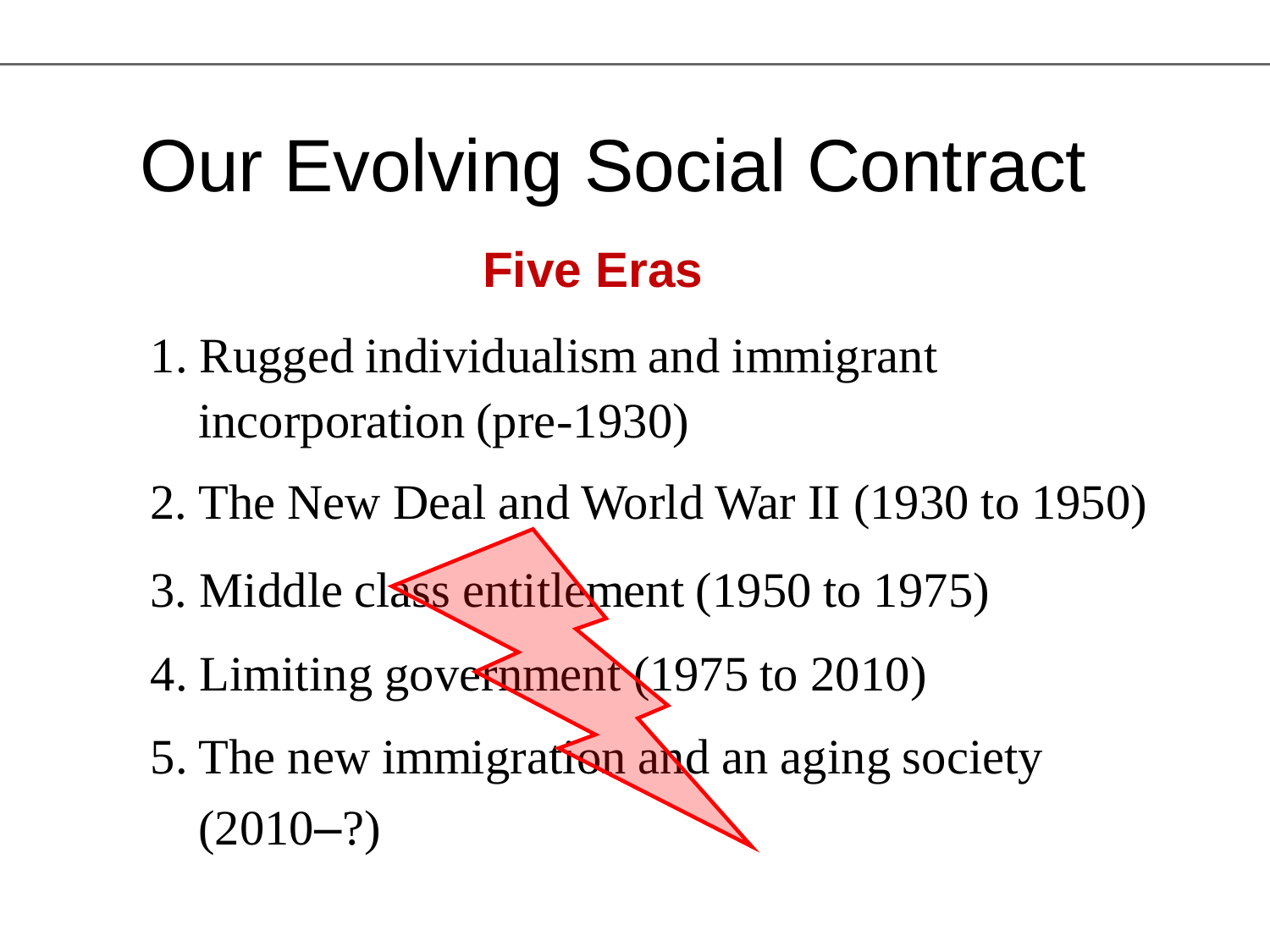# The Politics of Discouragement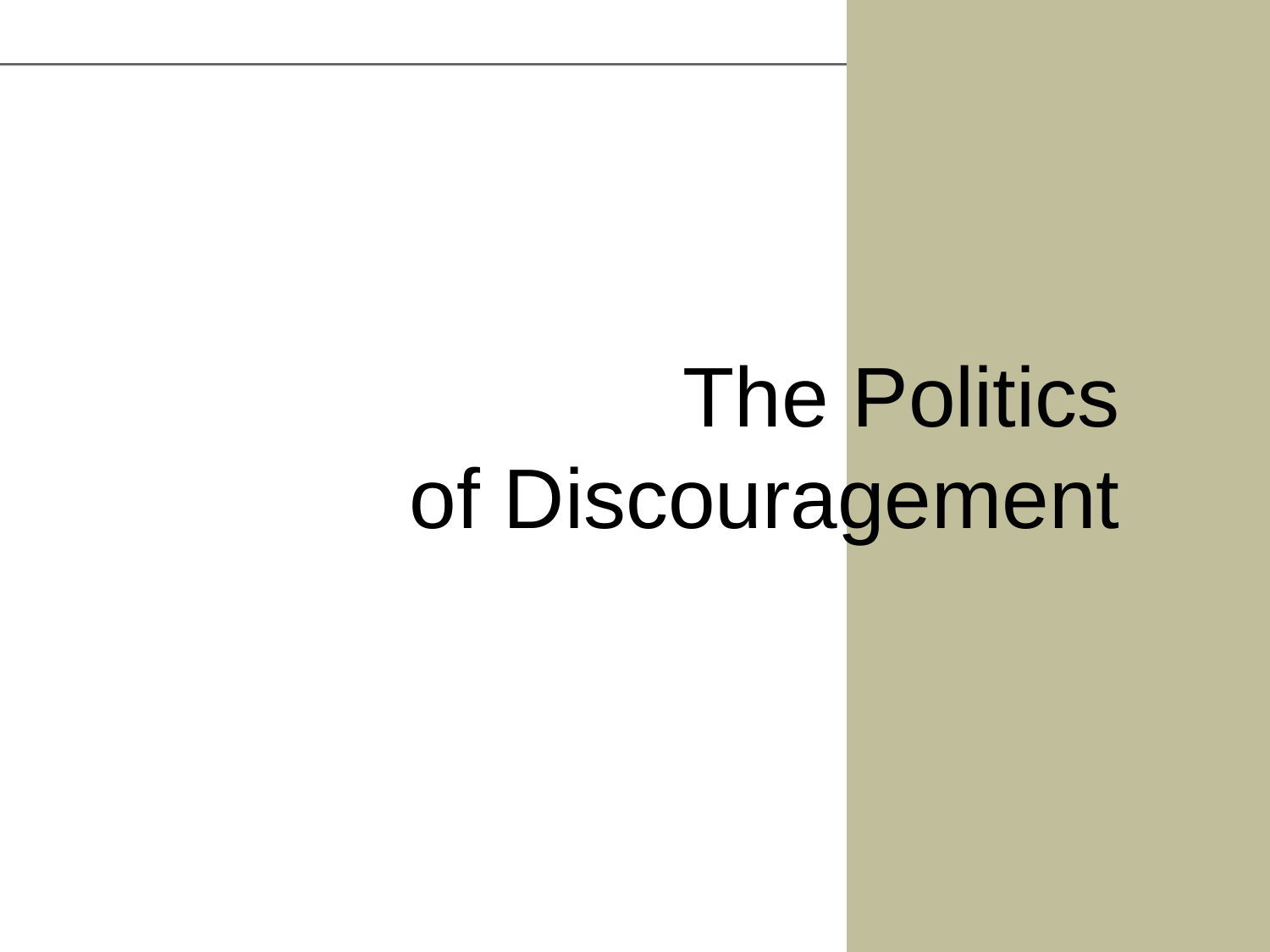### Our Historic and Future Transition

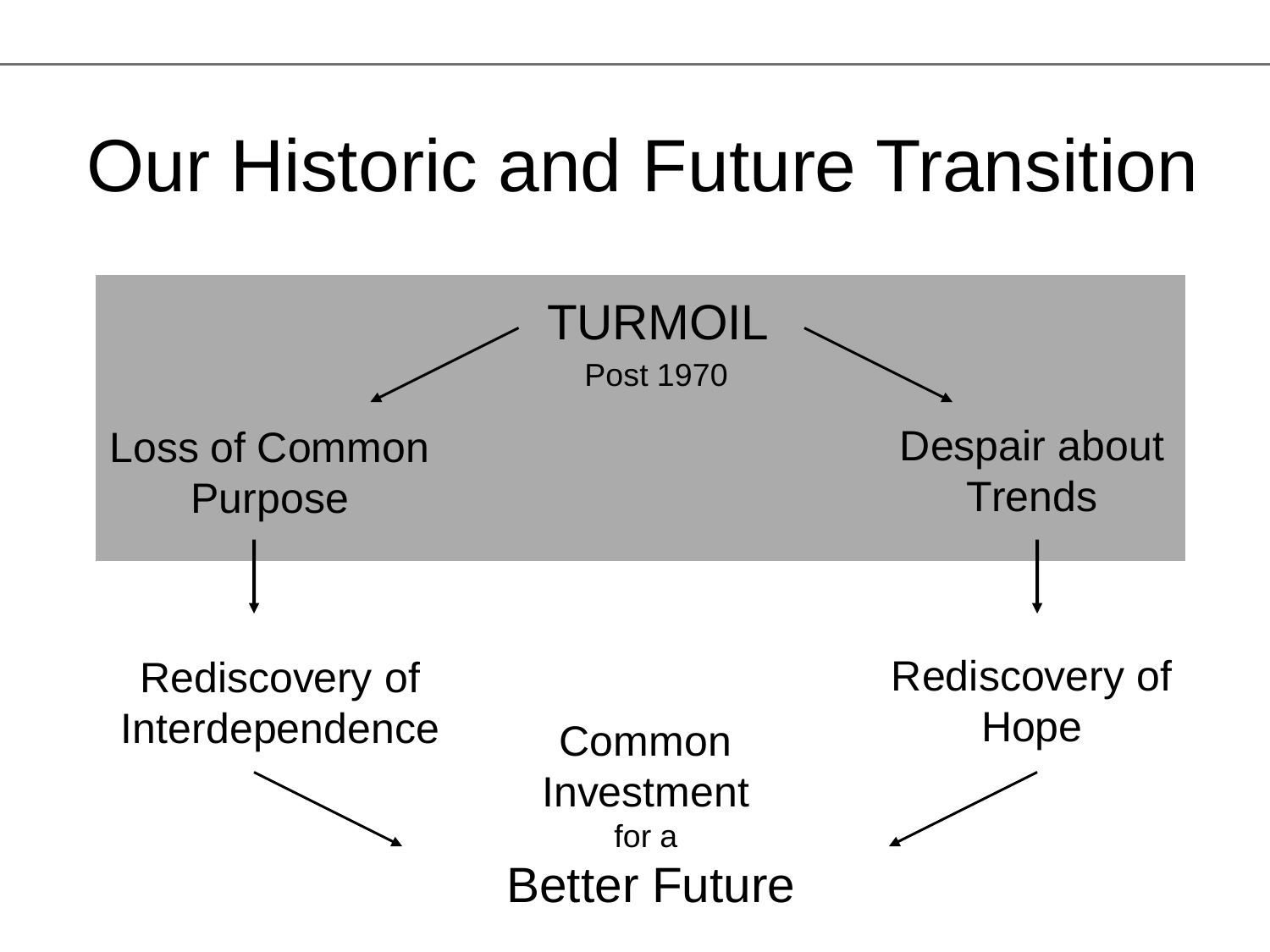# Turmoil and Dismay

- 1. Economic disappointment post-1973
- 2. Vietnam and Watergate--loss of trust
- 3. Cultural fragmentation
	- counter-culture; multiculturalism; and more
- 4. Concentrated calamities in California, 1990-94
	- natural disasters
	- social disruptions
	- deep recession & house price collapse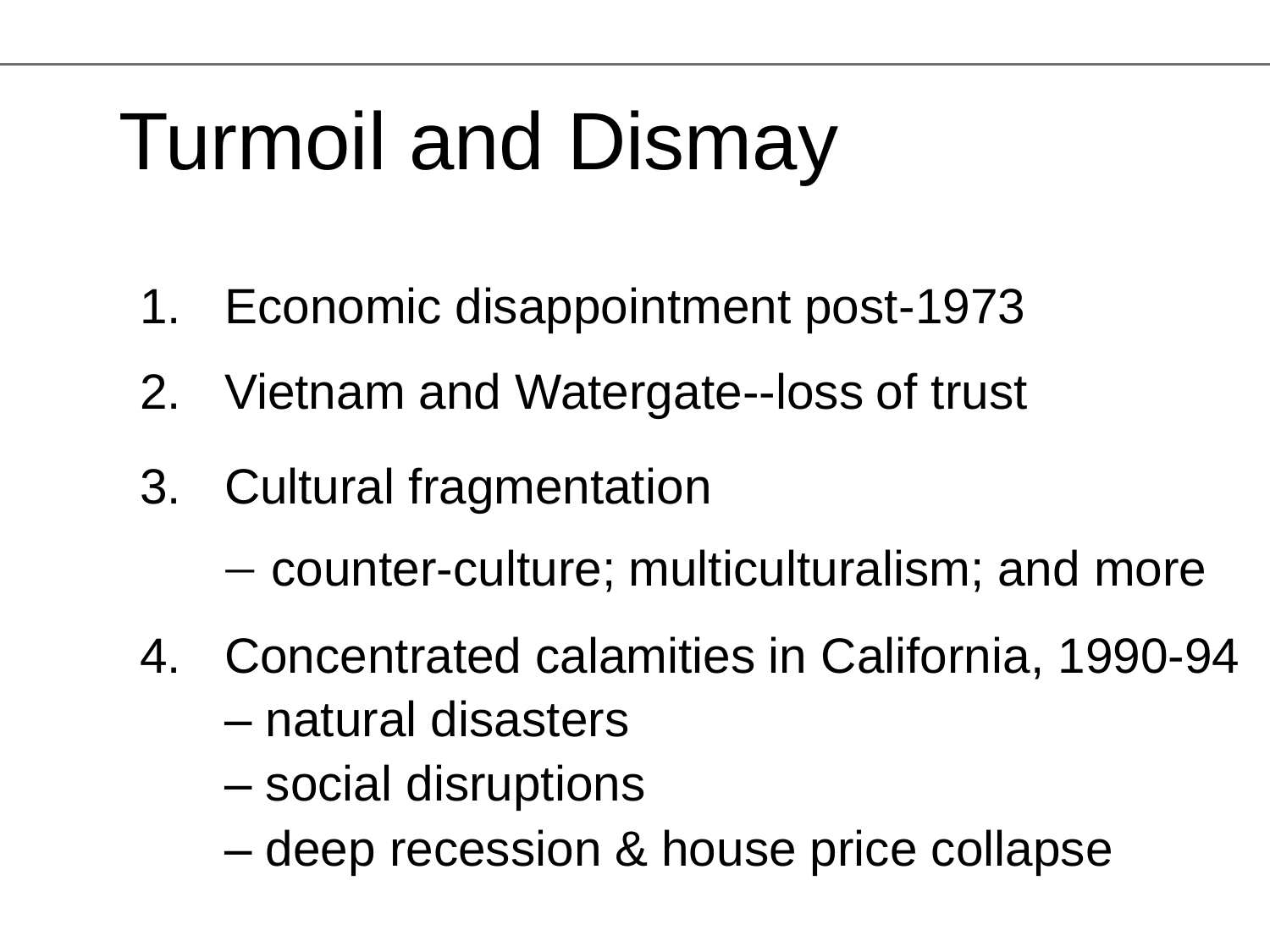### *and now* the Crisis of the Two Demographic Challenges

- 5. Revival of immigration
	- amplifies all the other fears
- 6. Baby boomer retirements
	- fiscal and economic disaster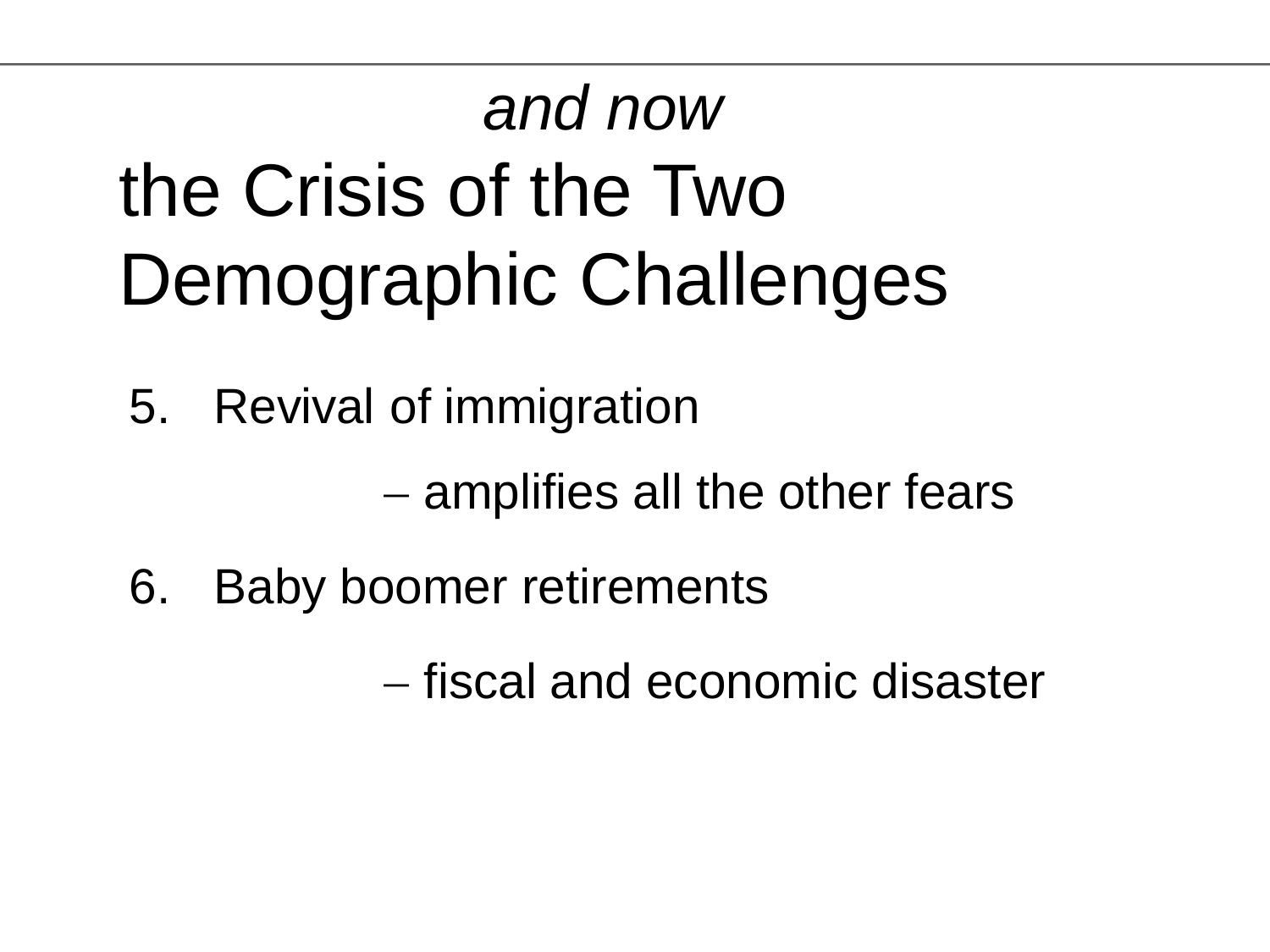*illegal*

## **Unauthorized**

# **Undesirable**

# **Not invited**

# **NOT WANTED**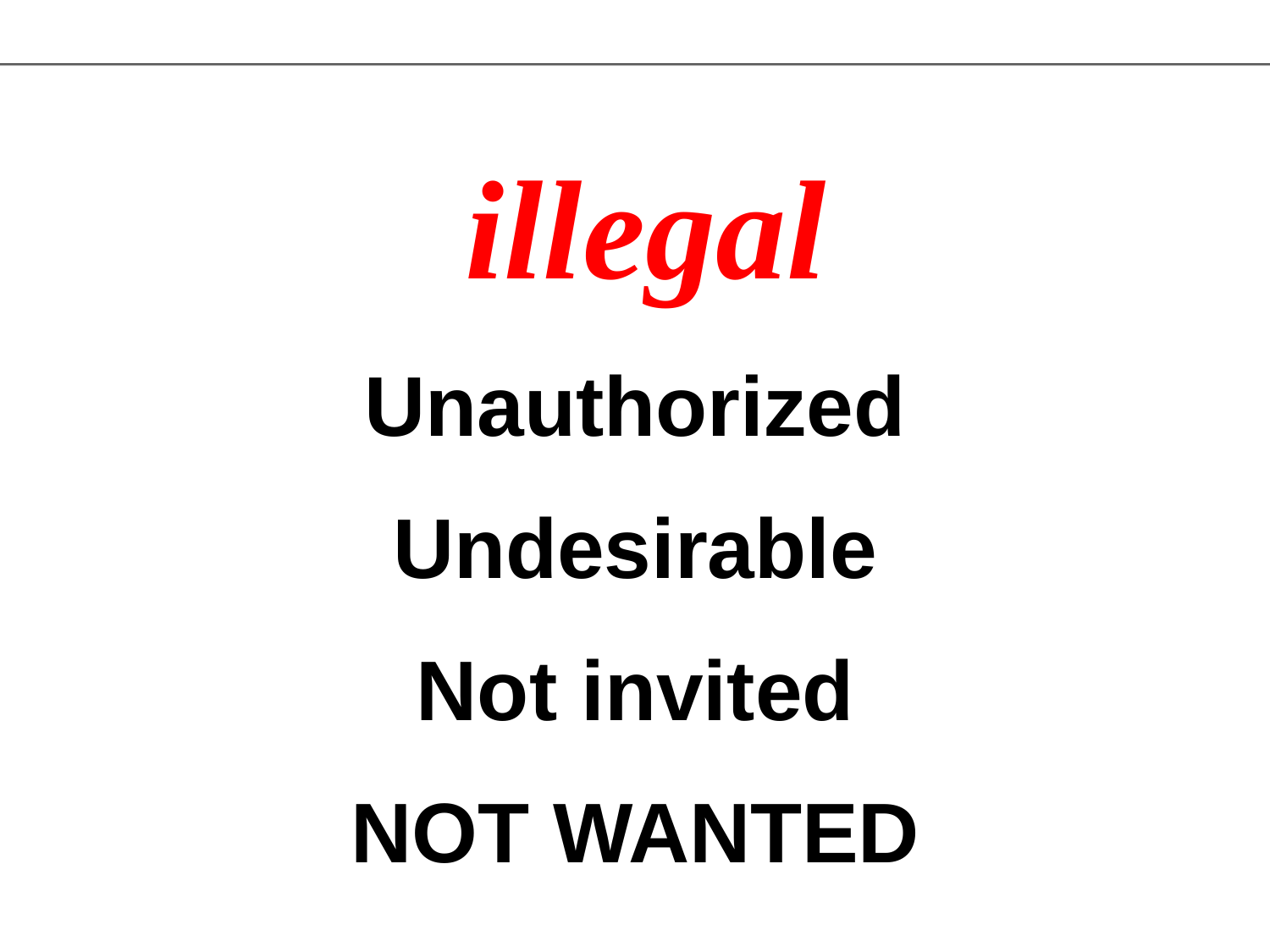**Without which support for public services for all, both Young and Old is IN JEOPARDY How can we reframe this outlook on our social changes?**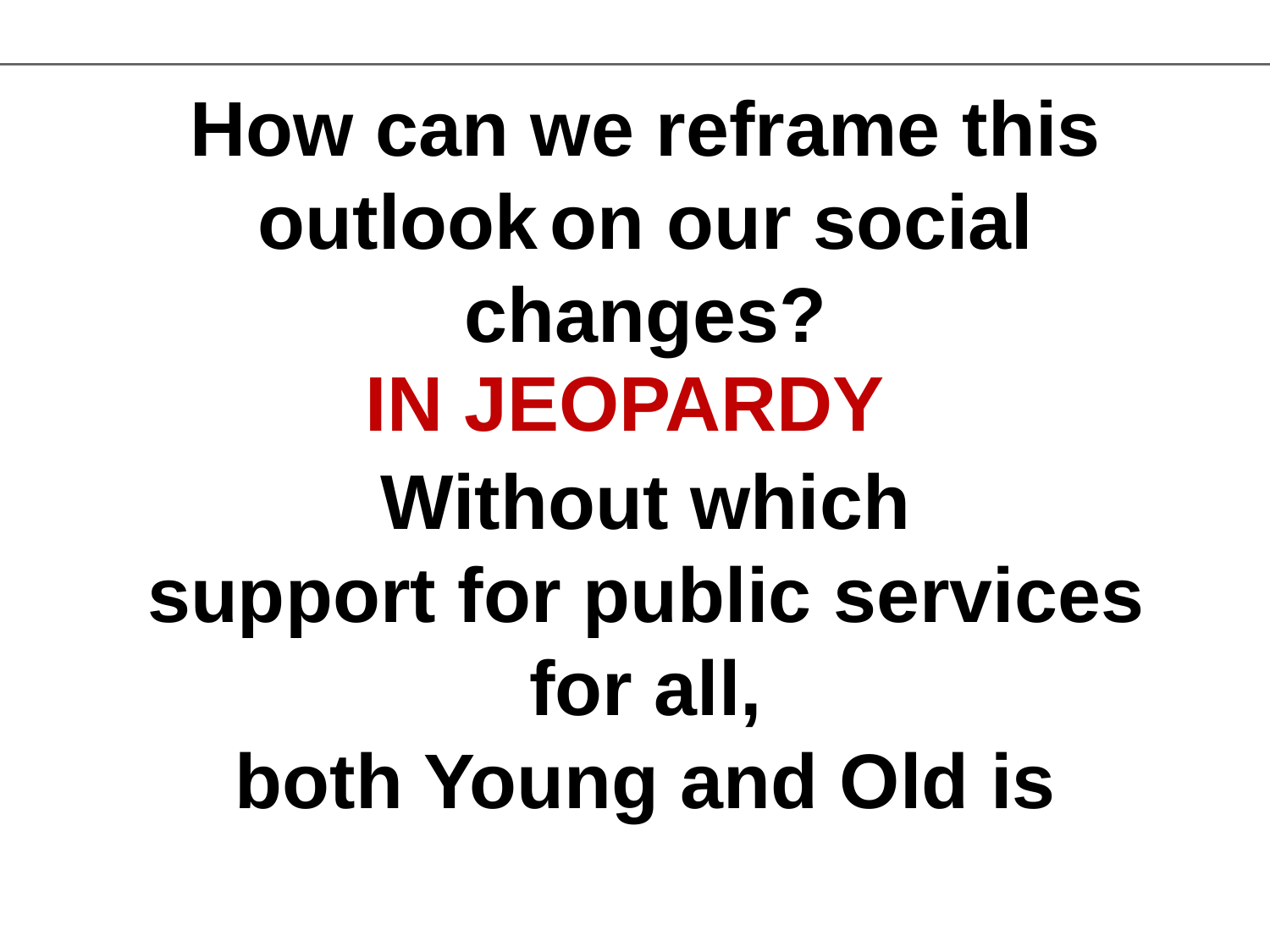### Immigrants a Burden or a Benefit?

Percent of White Voters who Believe Immigrants a Burden

|               | 1998  | 2004  | Change |
|---------------|-------|-------|--------|
| Liberals      | 40    | 29    | $-11$  |
| Conservatives | 54    | 64    | $+10$  |
| $Gap(L-C)$    | $-14$ | $-35$ | $+21$  |

*Source: PPIC Statewide Survey;* Immigrants and Boomers, *Chapter 7 & Table B.3*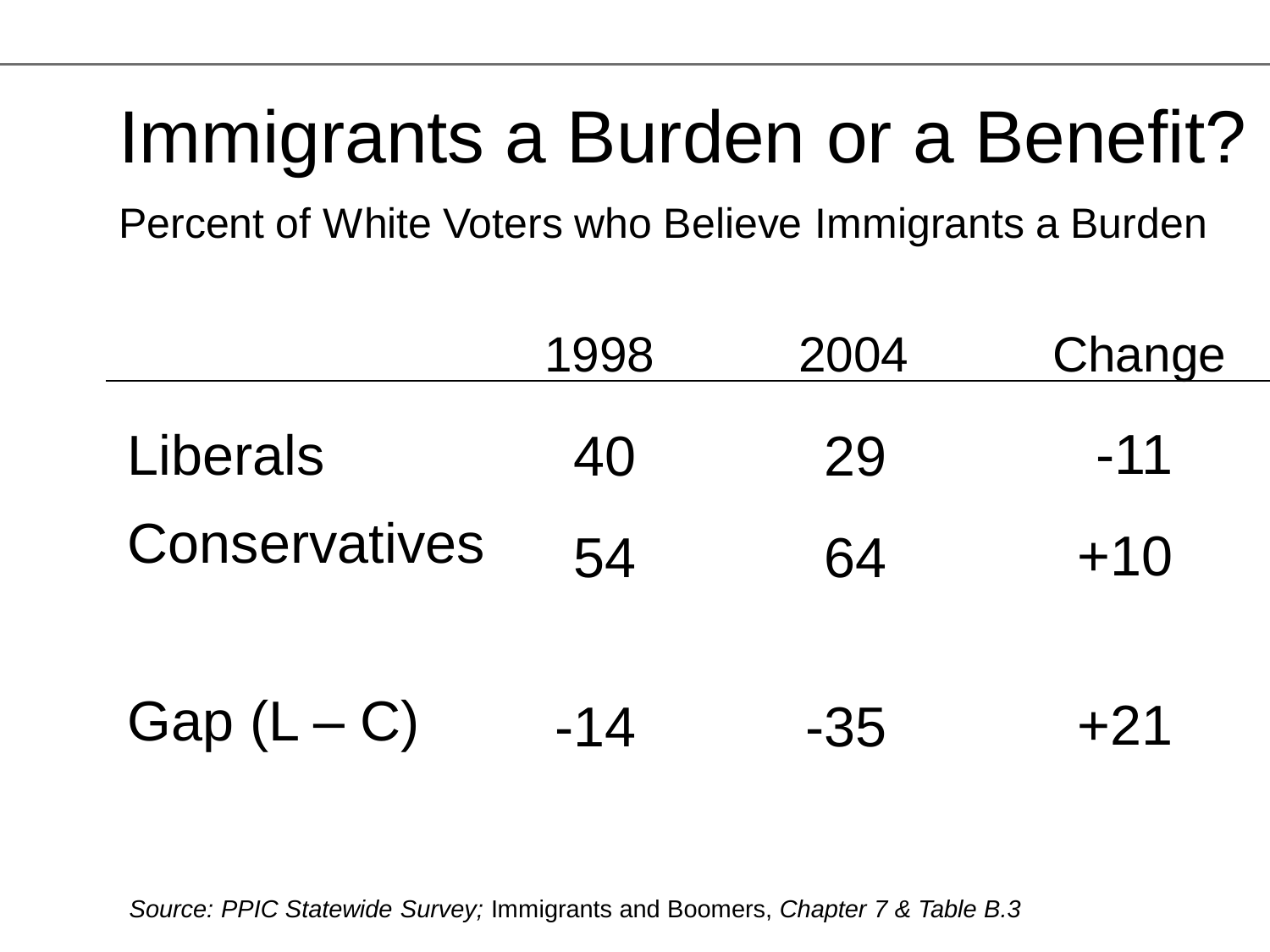# Perceived Immigrant Burden Undermines Tax Support for All

Prop 55 Statewide School Bond Issue in 2004

If Conservative rather than Liberal

*plus*

If believe taxes are wasted a lot

*plus*

If believe immigrants

a burden

18% LESS support

8% even LESS support

#### 9% even LESS support

*Holding all other factors equal*: controlling for differences in race, age, gender, children presenting the family, nativity, education, income, and homeownership Source: *Immigrants and Boomers*, Chapter 7, Table B.5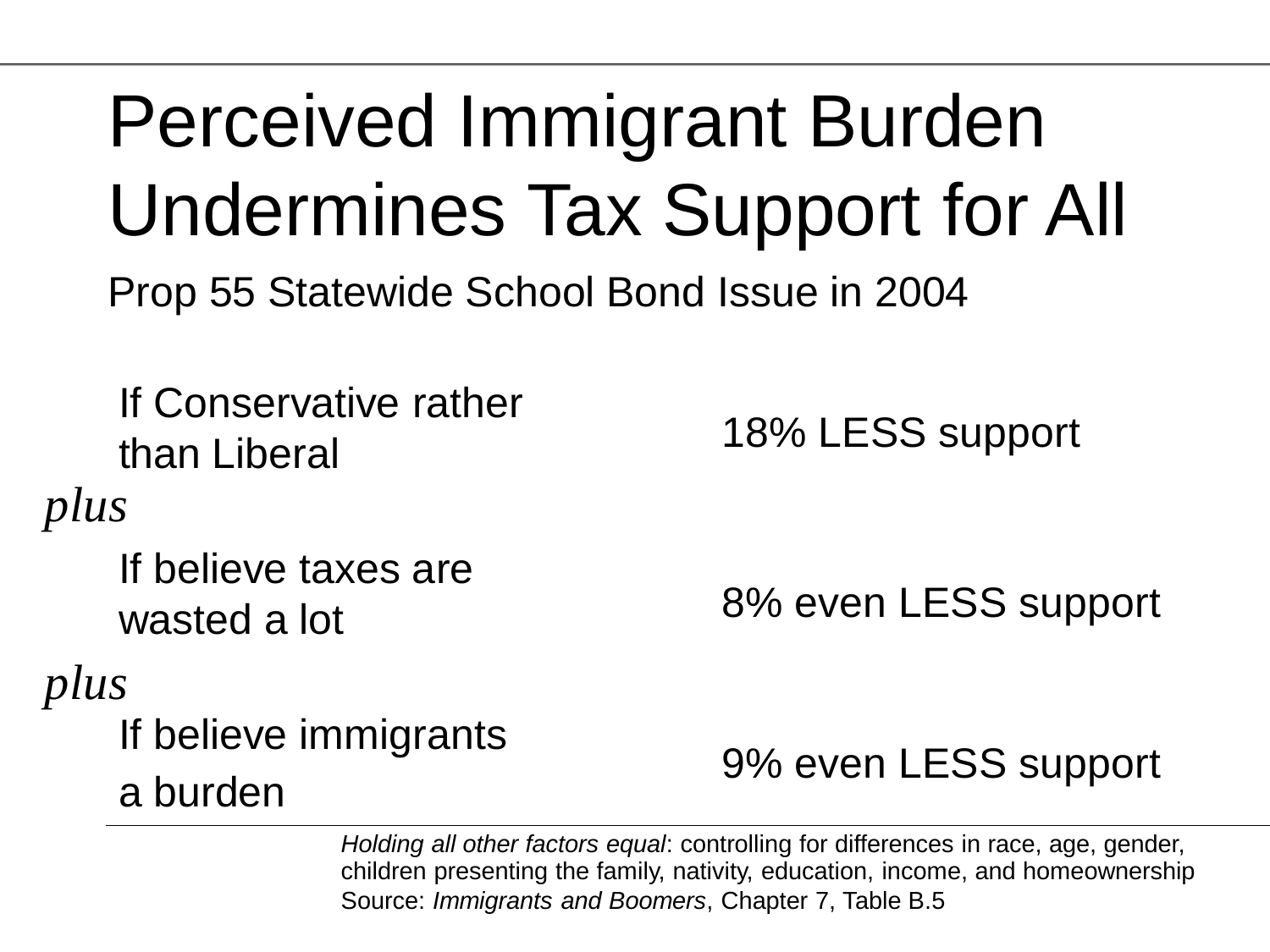### Spending and Taxes in California By Age, 2000



*Source:* Immigrants and Boomers, *Figure 9.1*; Ron Lee et al. (2003)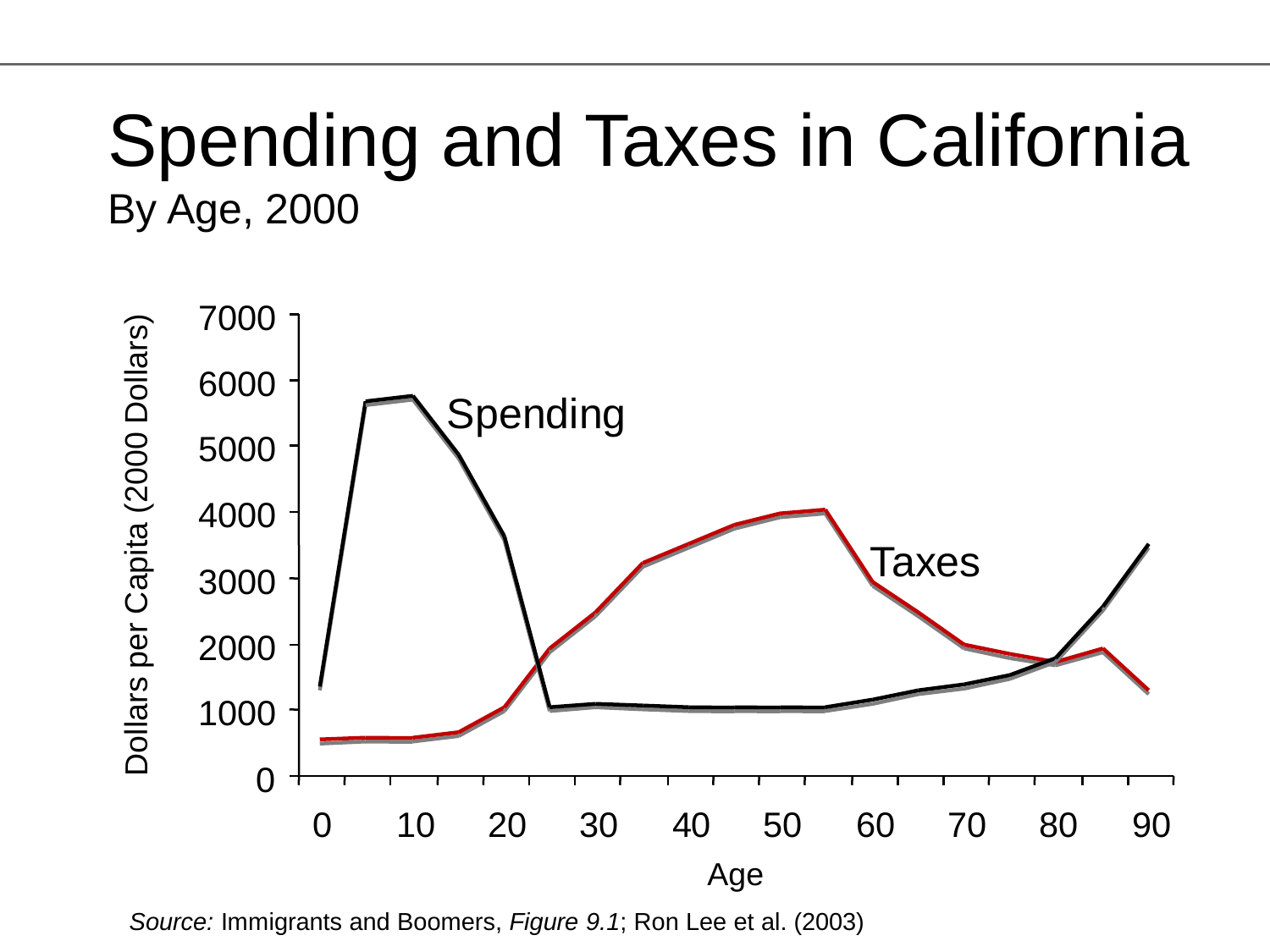# Boomer Tsunami Surviving The Baby

Double decades of **30% increase**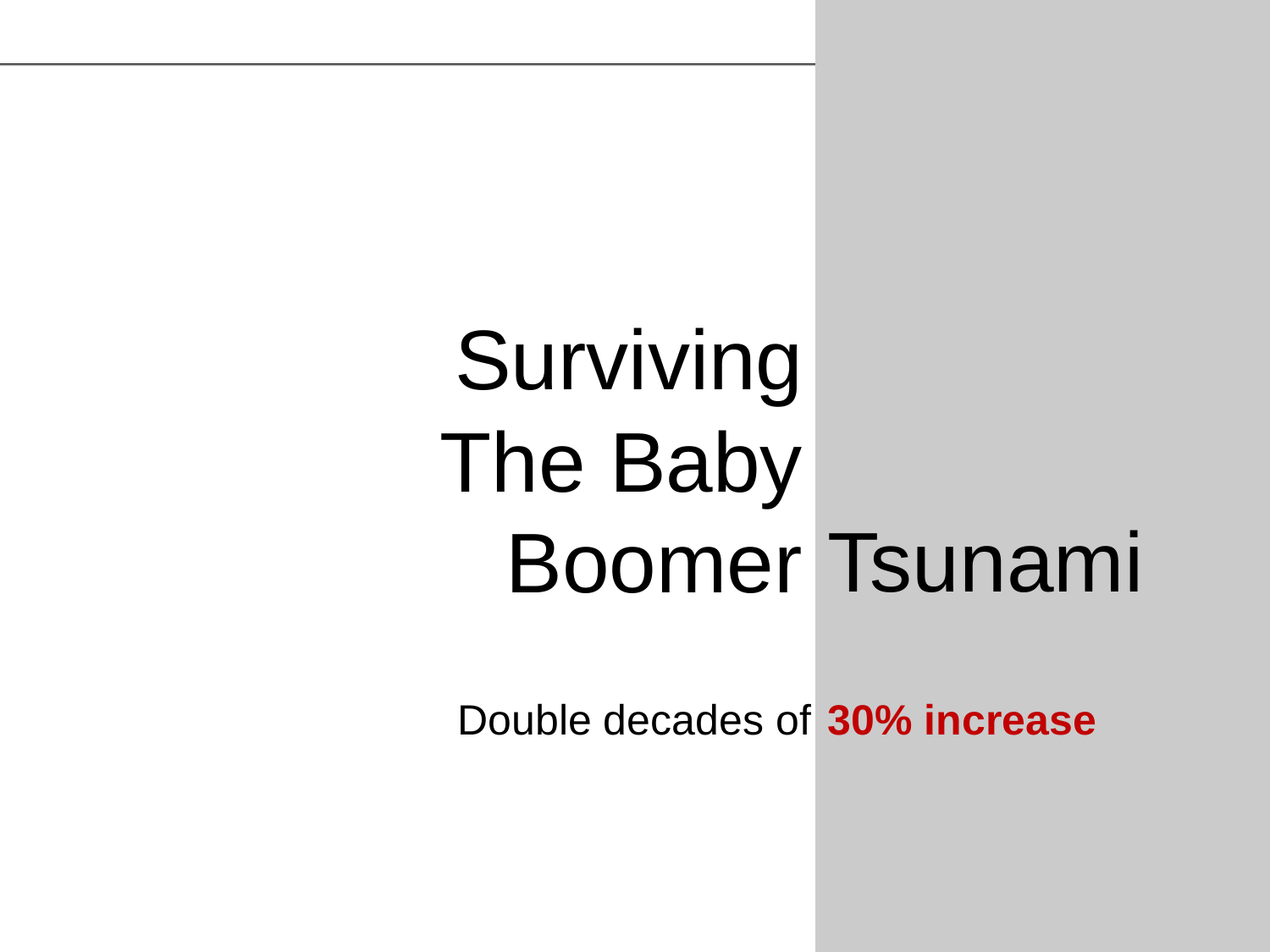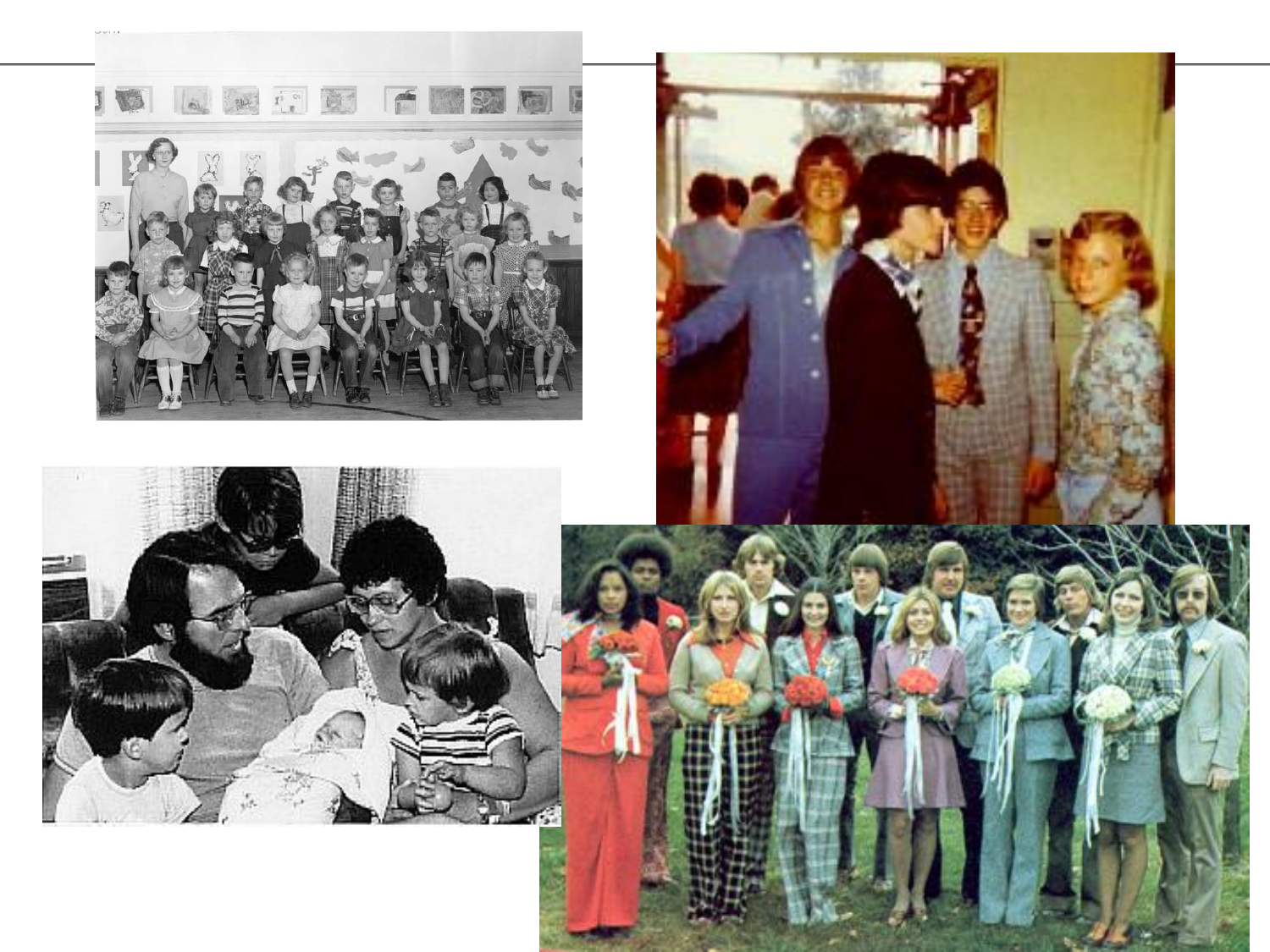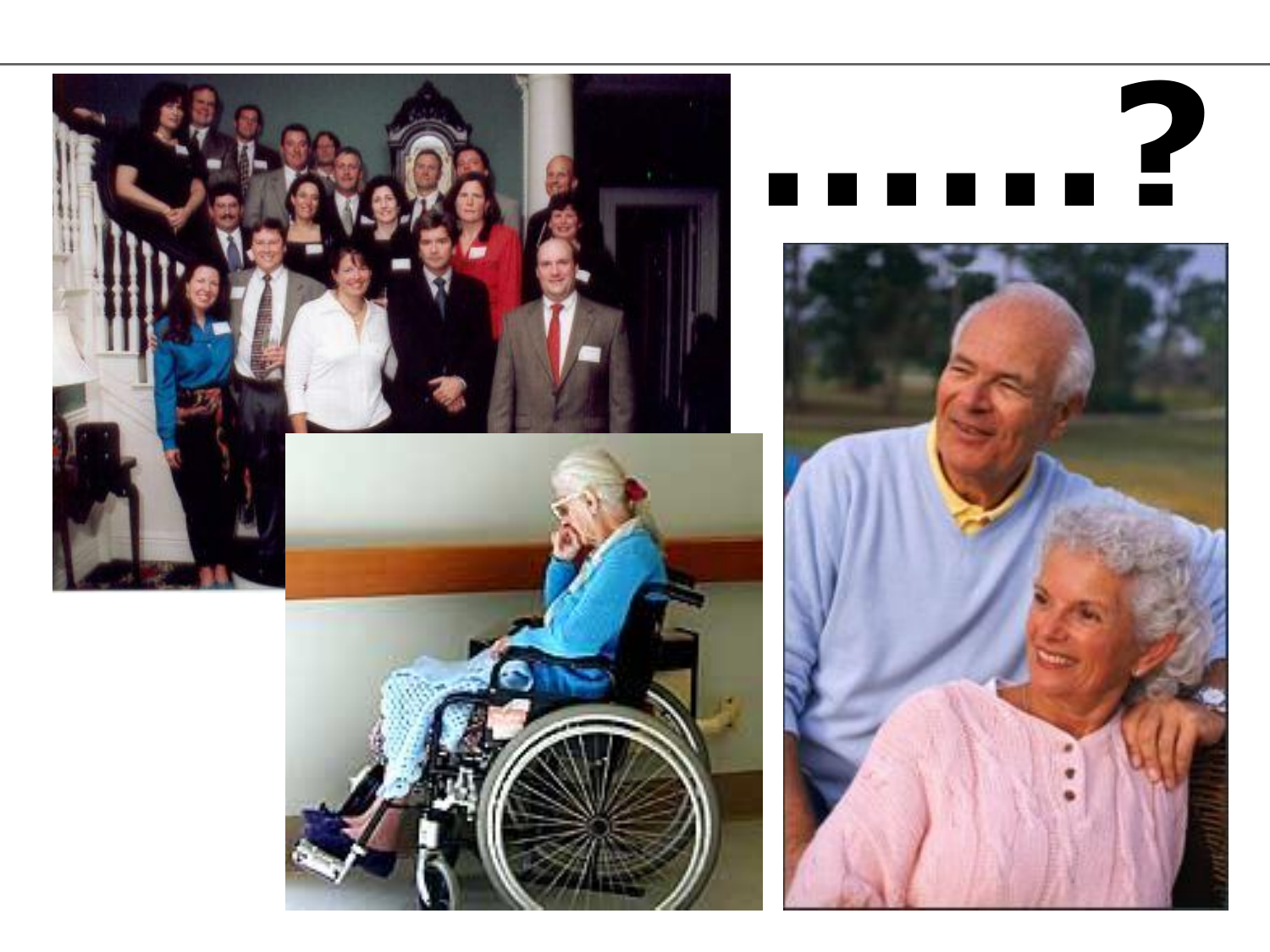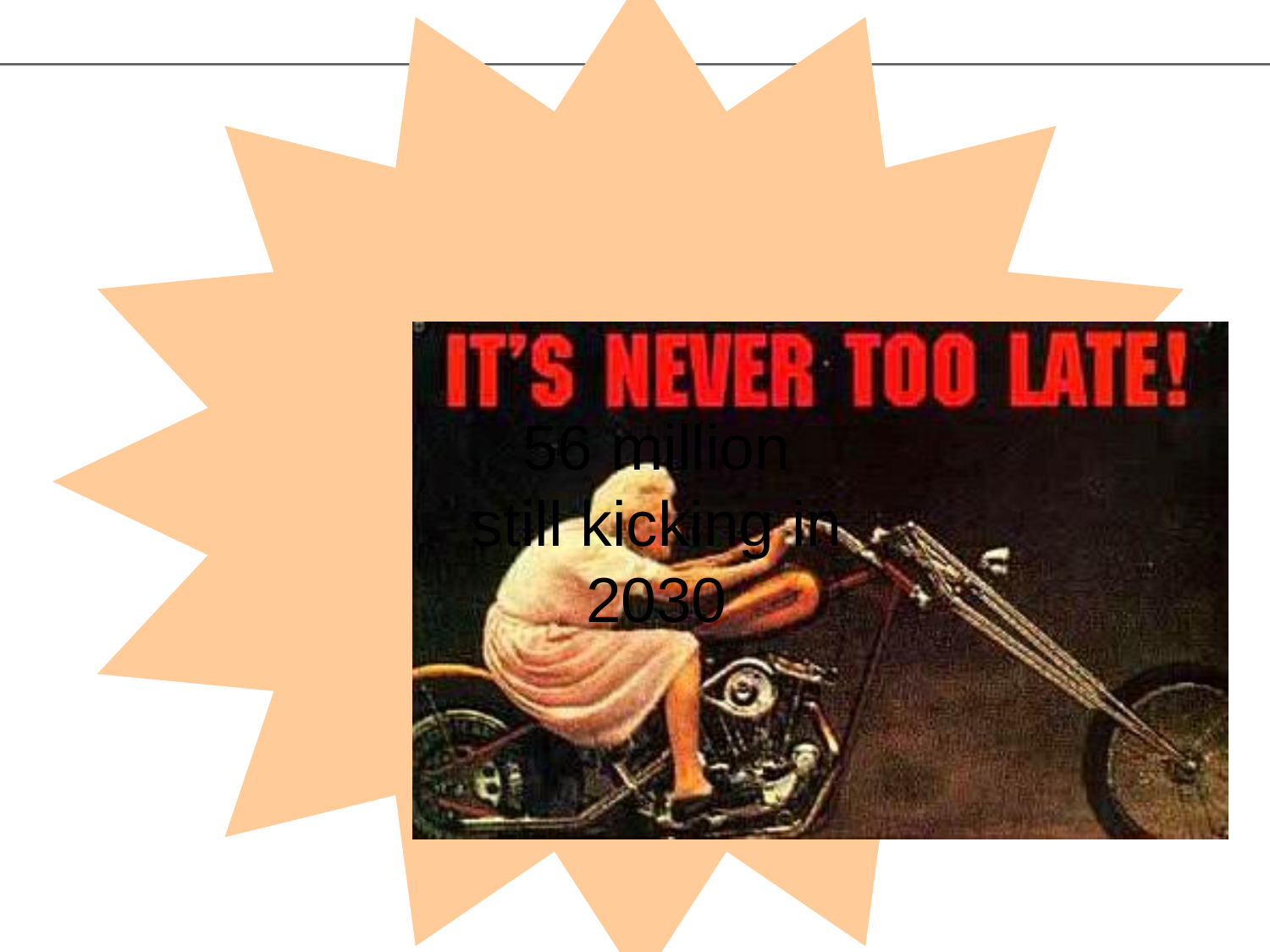### The Growing Weight of Seniors

Ratio of Seniors per 1000 Working-Age Residents, ages 25-64

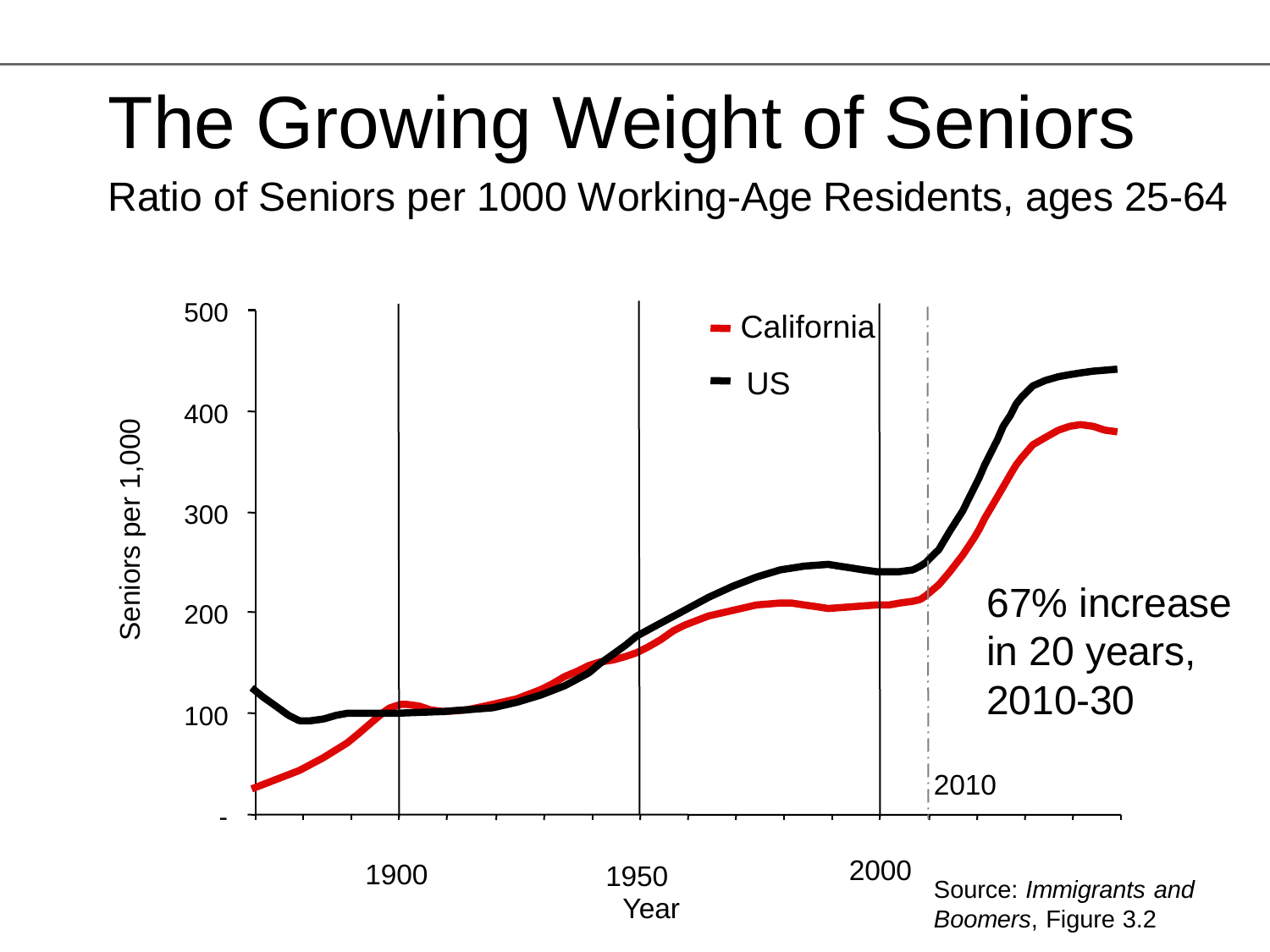### Percent Rise in Senior Ratio in Next Two Decades, by State

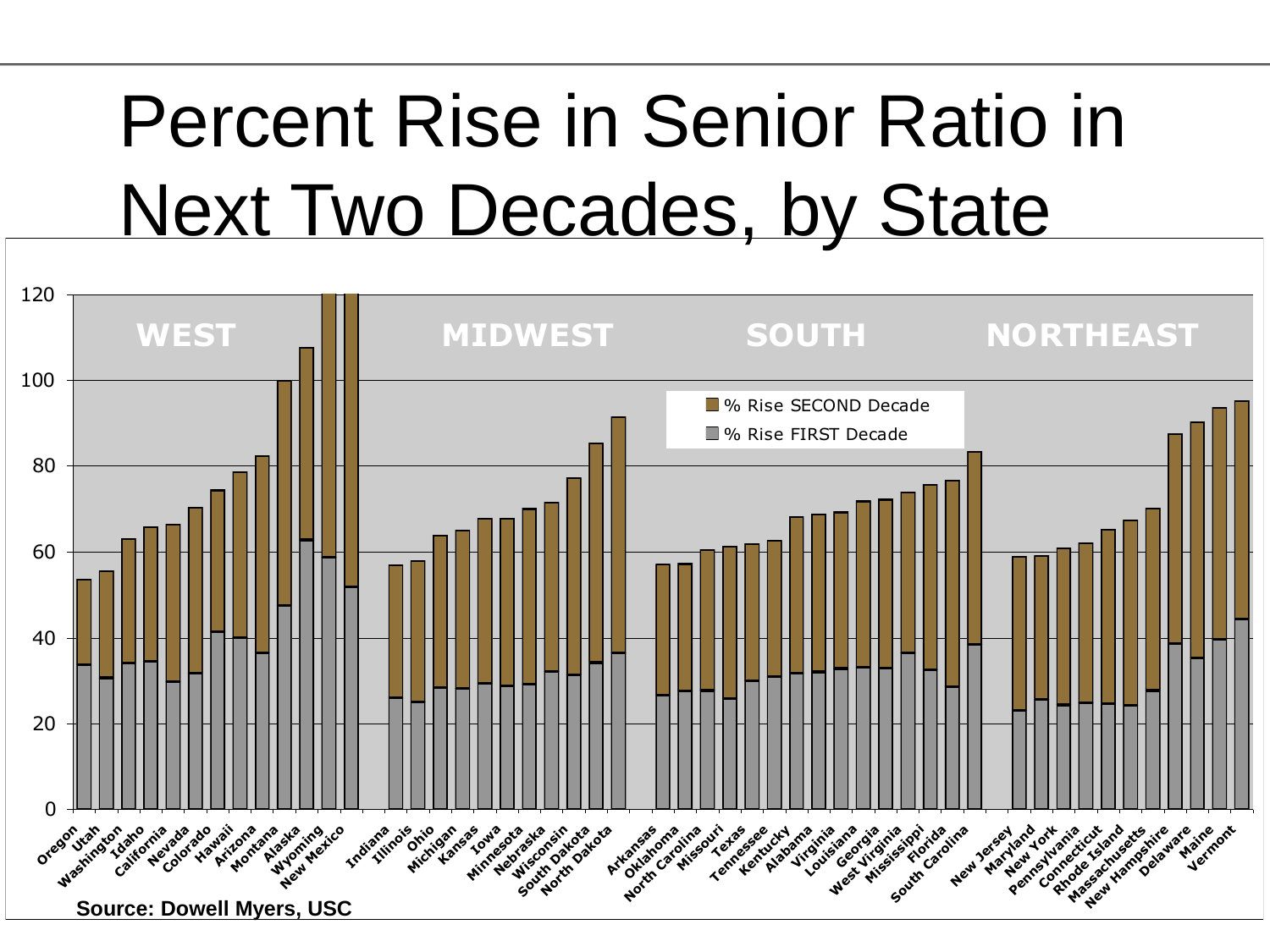### Labor Force Slow Down

Annual Percentage Growth

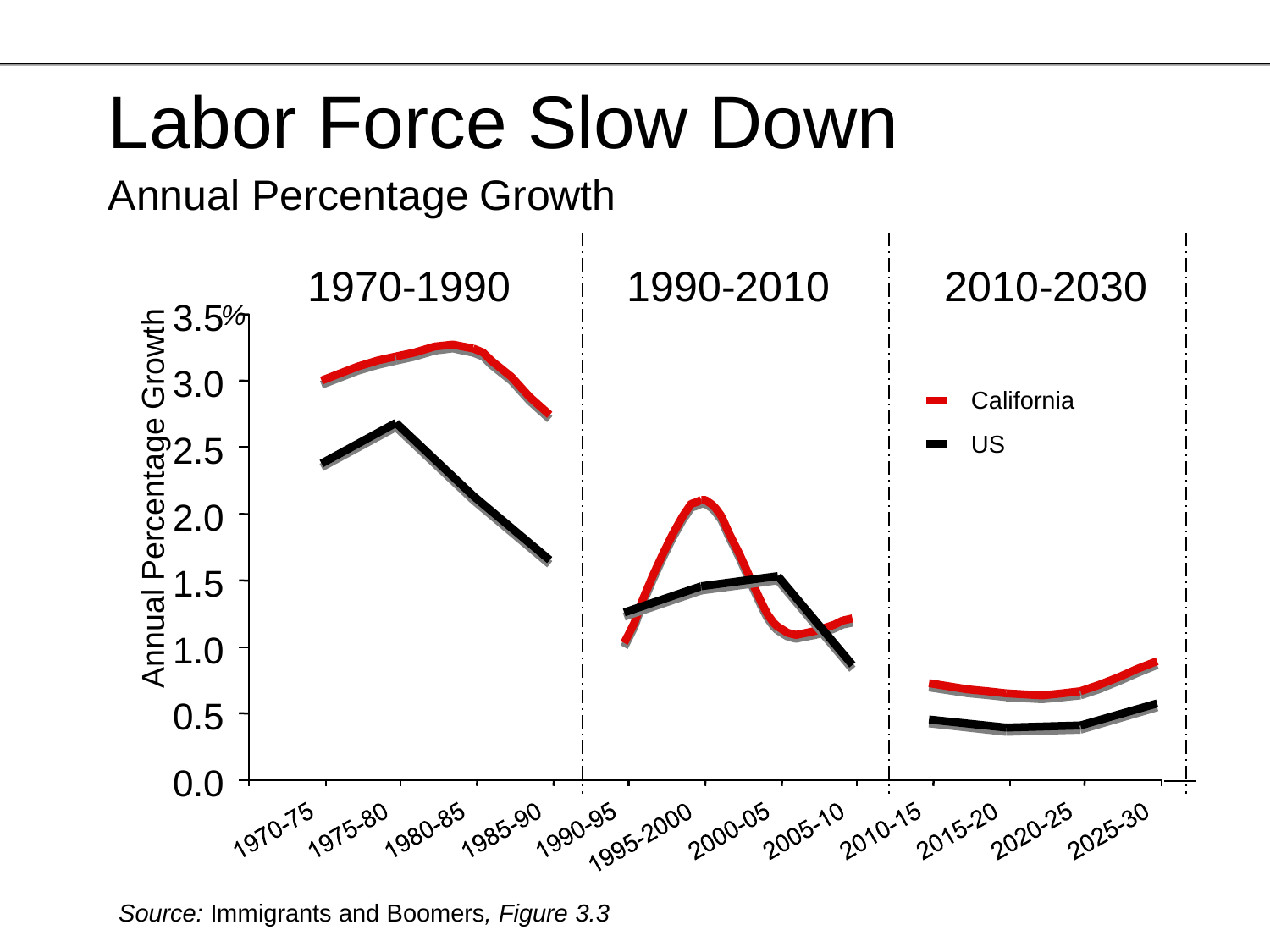### A Coming Decline in the Skilled **Workforce**

Percent of Residents with a BA or Higher in California



*Boomers*, p. 210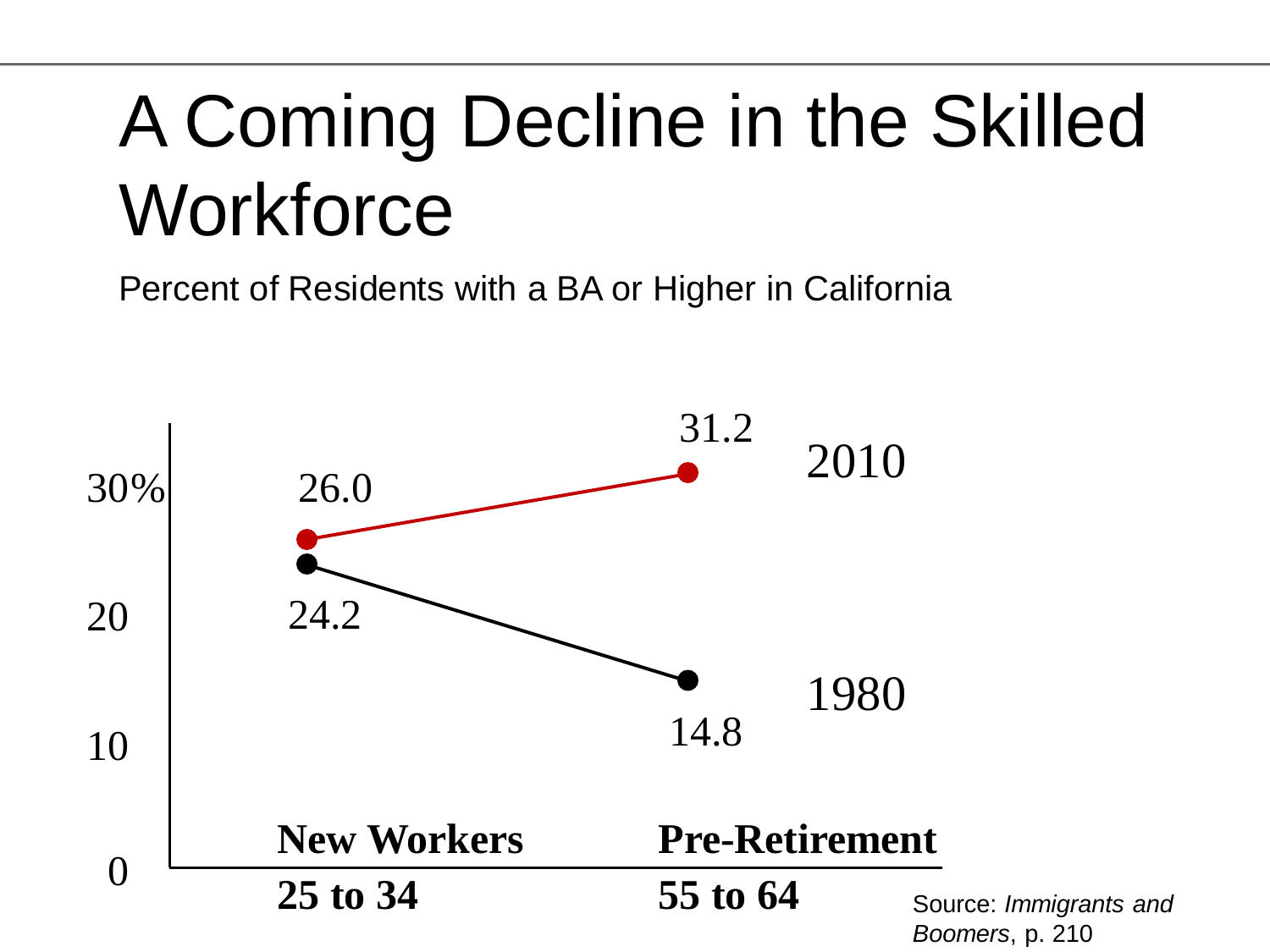# **Presumed Solutions** Three and One that *Works*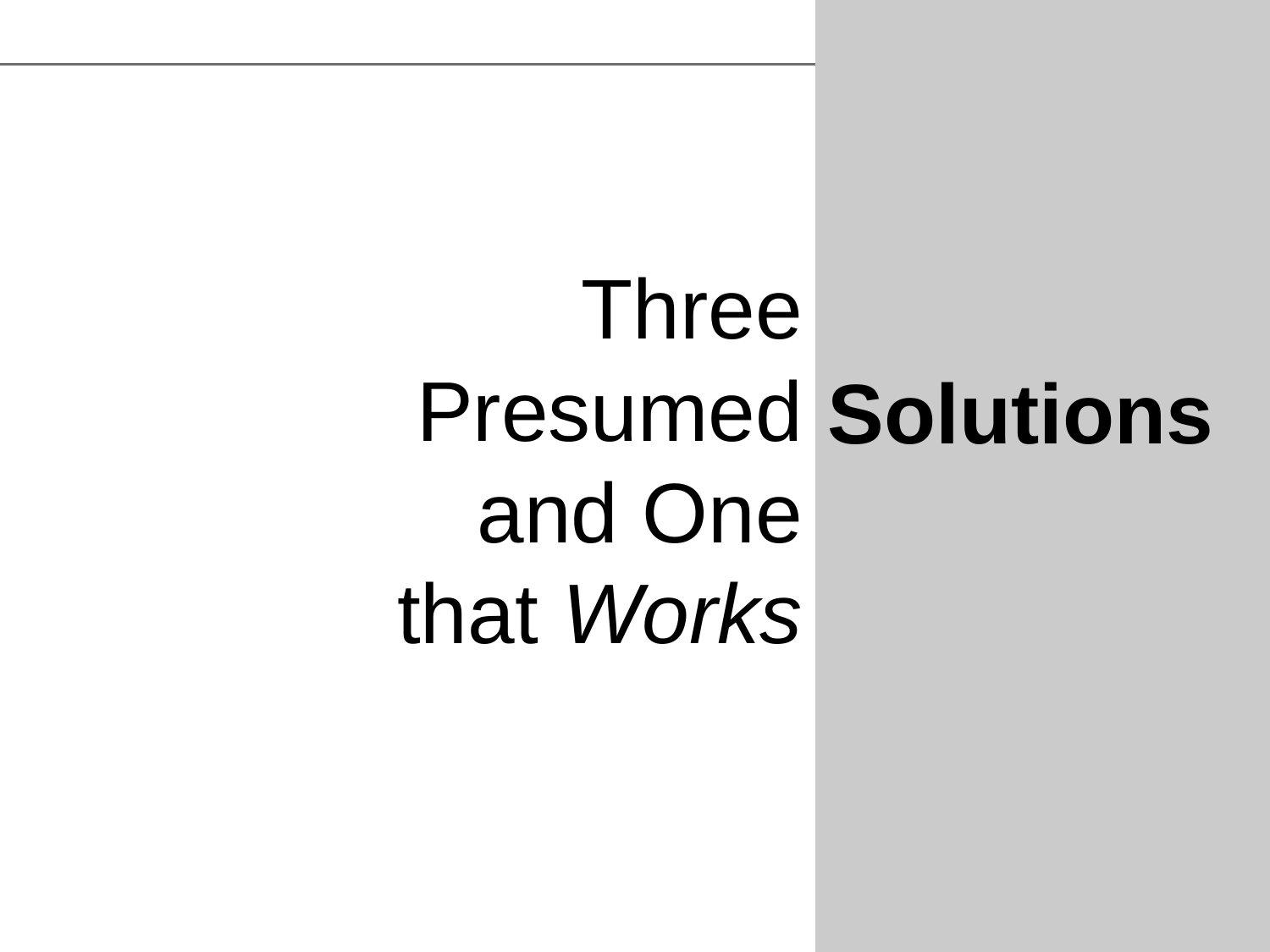### Alternative Solutions

- Do nothing different—let decline happen
- Encourage higher **non-Latino** achievement to offset the growing numbers of Latinos
- Poaching workers from other states and nations
- Homegrown investment in California's school children and adult education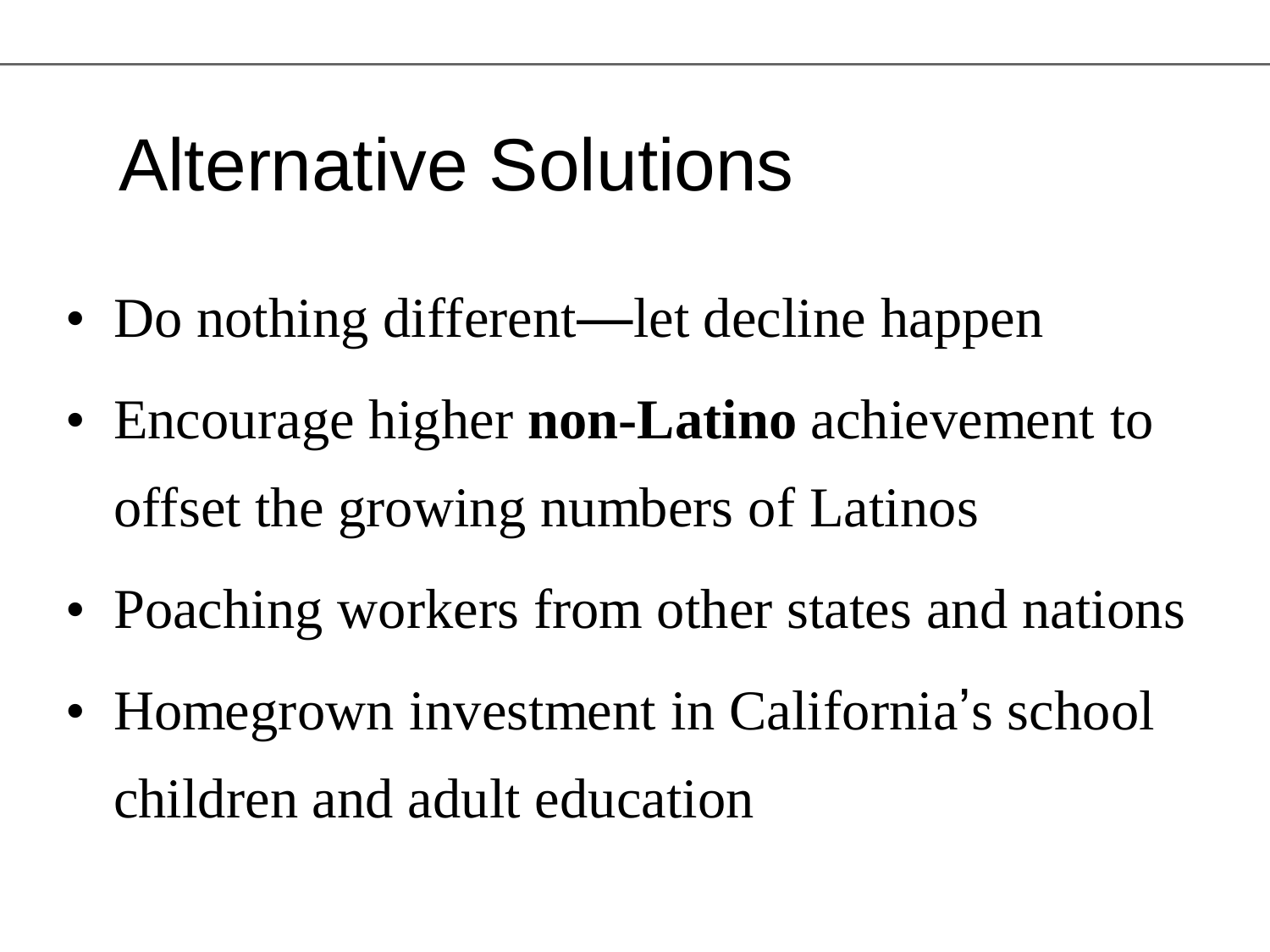### Share with a BA Among Each Racial and Ethnic Group Among all adults ages 25 to 64

Non-Hispanic Whites 37%

Non-Hispanic Blacks 18%

Latinos 8%

Asian & Pacific Islanders 45%

Source: *Immigrants and Boomers,* Table 10.1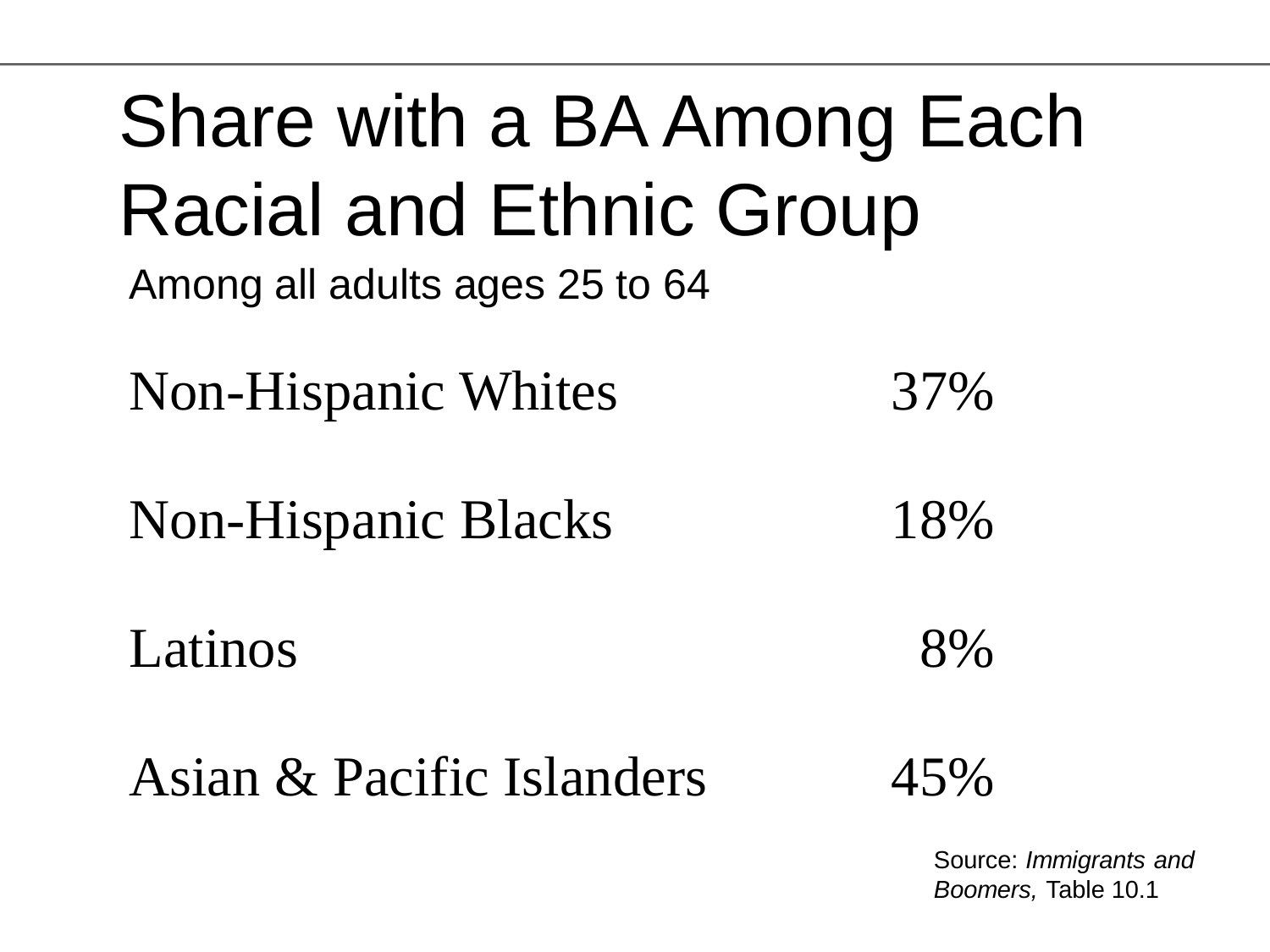### Growing Achievement Gap in Percent with BA or Higher Degree Ages 25 to 64, California. 1995-2005

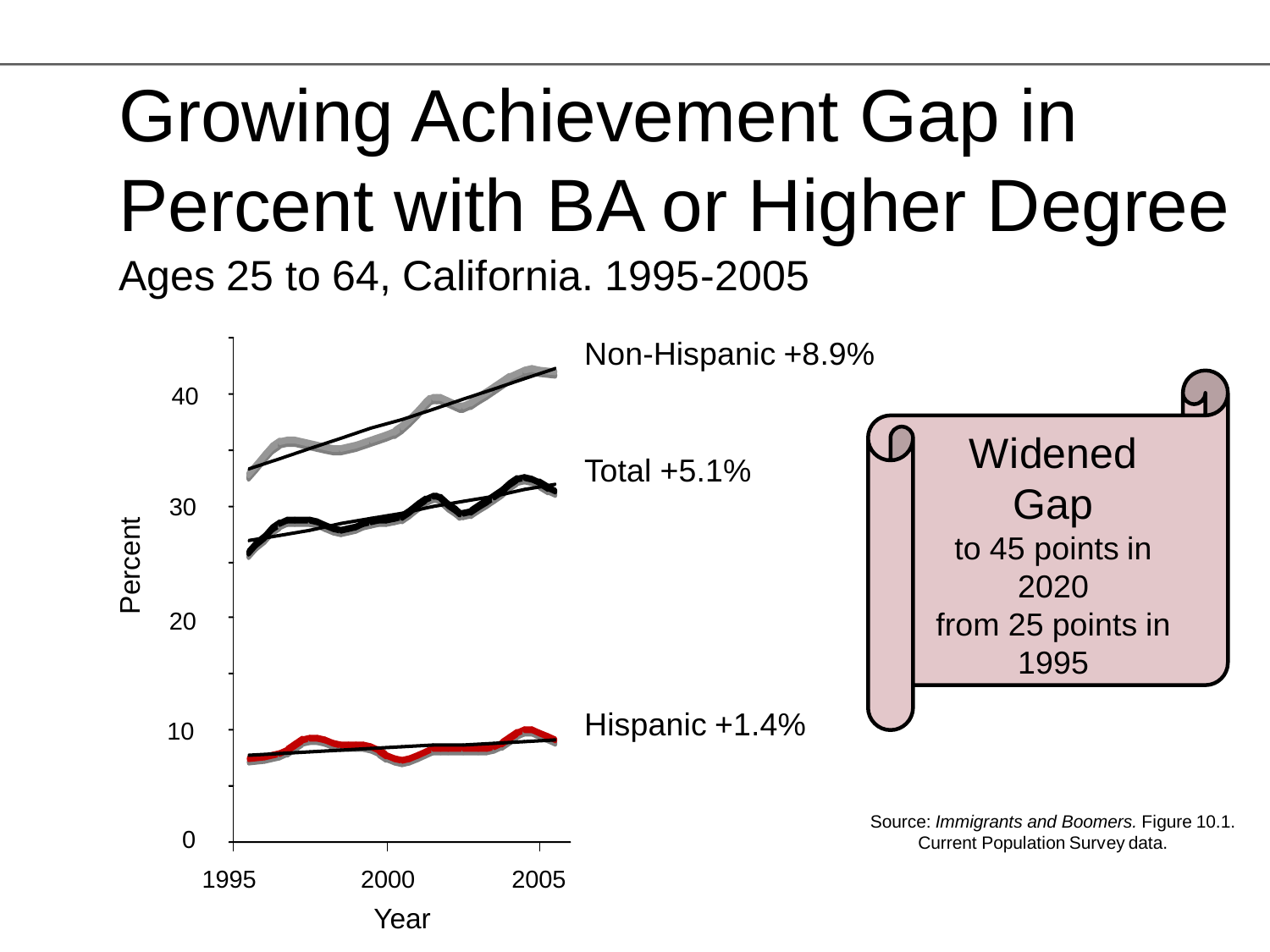### California-Born Share of the College-Educated Workforce

Old pattern Age 55-64 26%

New pattern Age 25-34 40%

Future pattern Age 25-34 70% ??

*Source:* Immigrants and Boomers*, Table 10.2*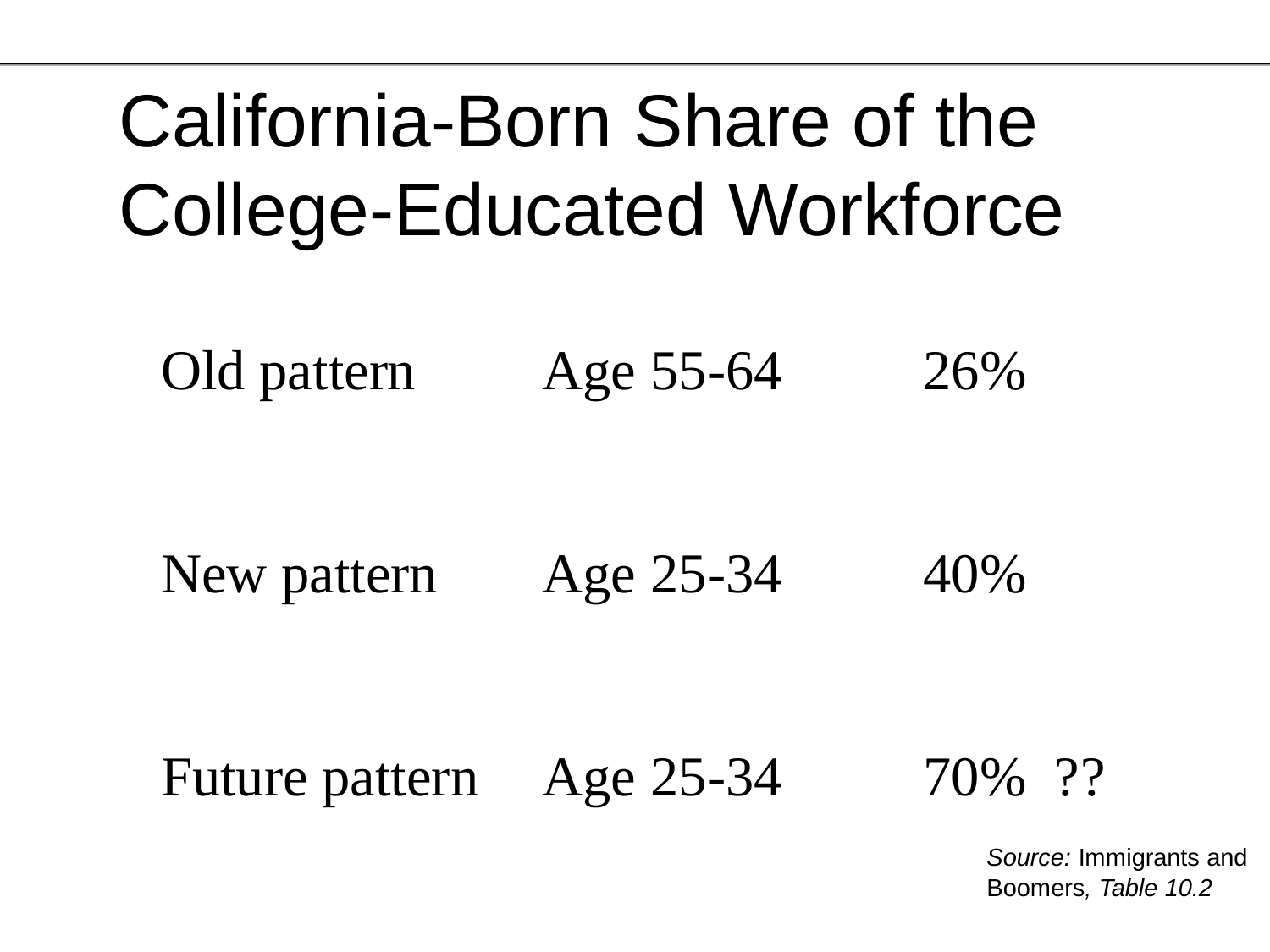### Financial *Sense*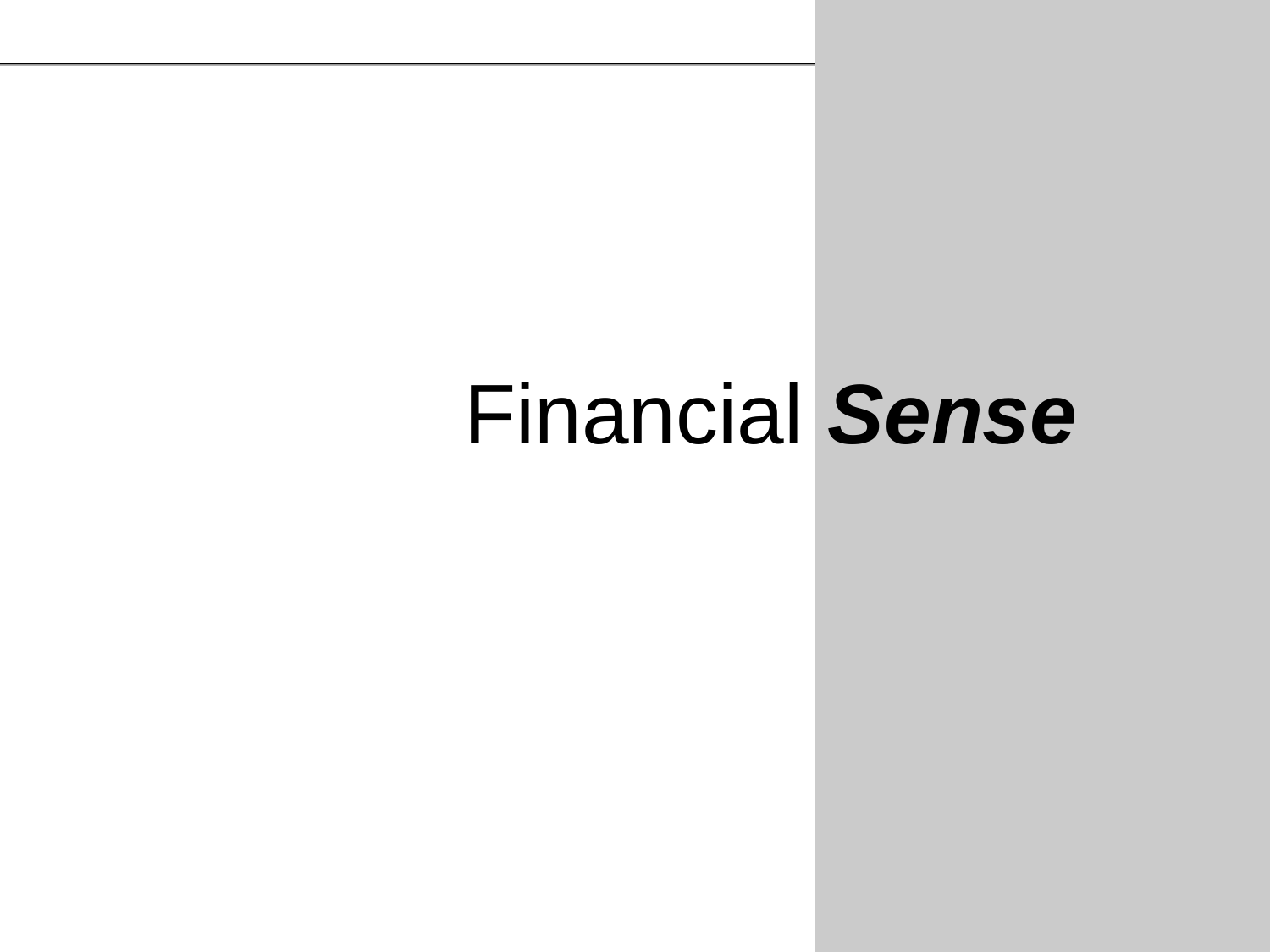### Returns on Educational Investment to Public Sector

Rand Corp. (2000) 2-to-1 **Goal of doubling BA share Among Latinos in US**

UC Berkeley (2005) 3-to-1 **Henry Brady et al for the Campaign for College Opportunity + \$3 billion lifetime**

*Source:* Immigrants and Boomers*, Chapter 10*

**per HS grad class; payback by age 35**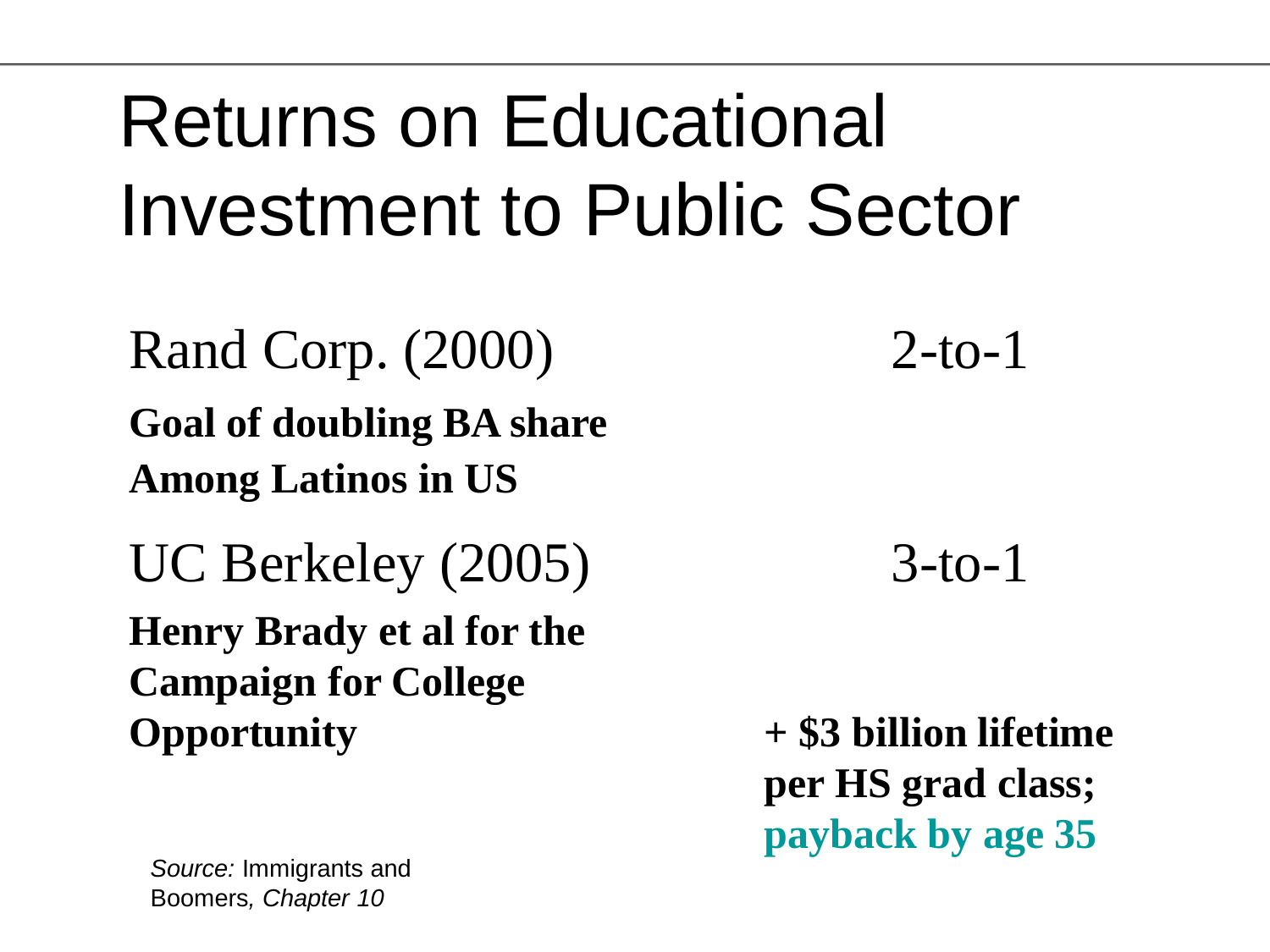## Aging – Trigger of Many Crises

- Social Security Crisis
- Medicare/Health Insurance Crisis
- Workforce Replacement Crisis
- Taxpayer Replacement Crisis
- The Home Seller Crisis **Sommunity Investment Crisis**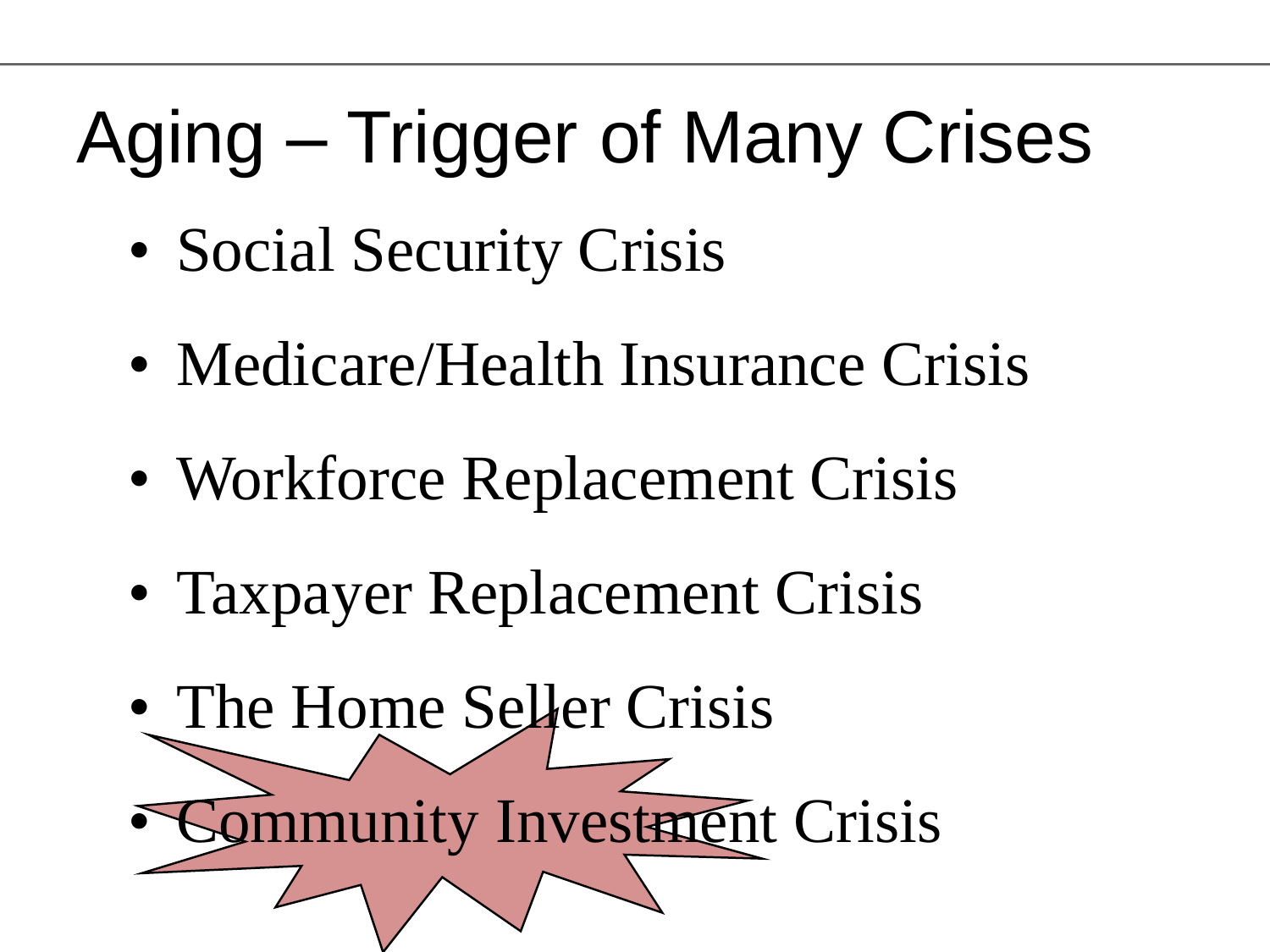## Growing Federal Deficit Reflects Old Age Burdens

Federal Budget Allocation as a Percentage of Projected Federal Revenue

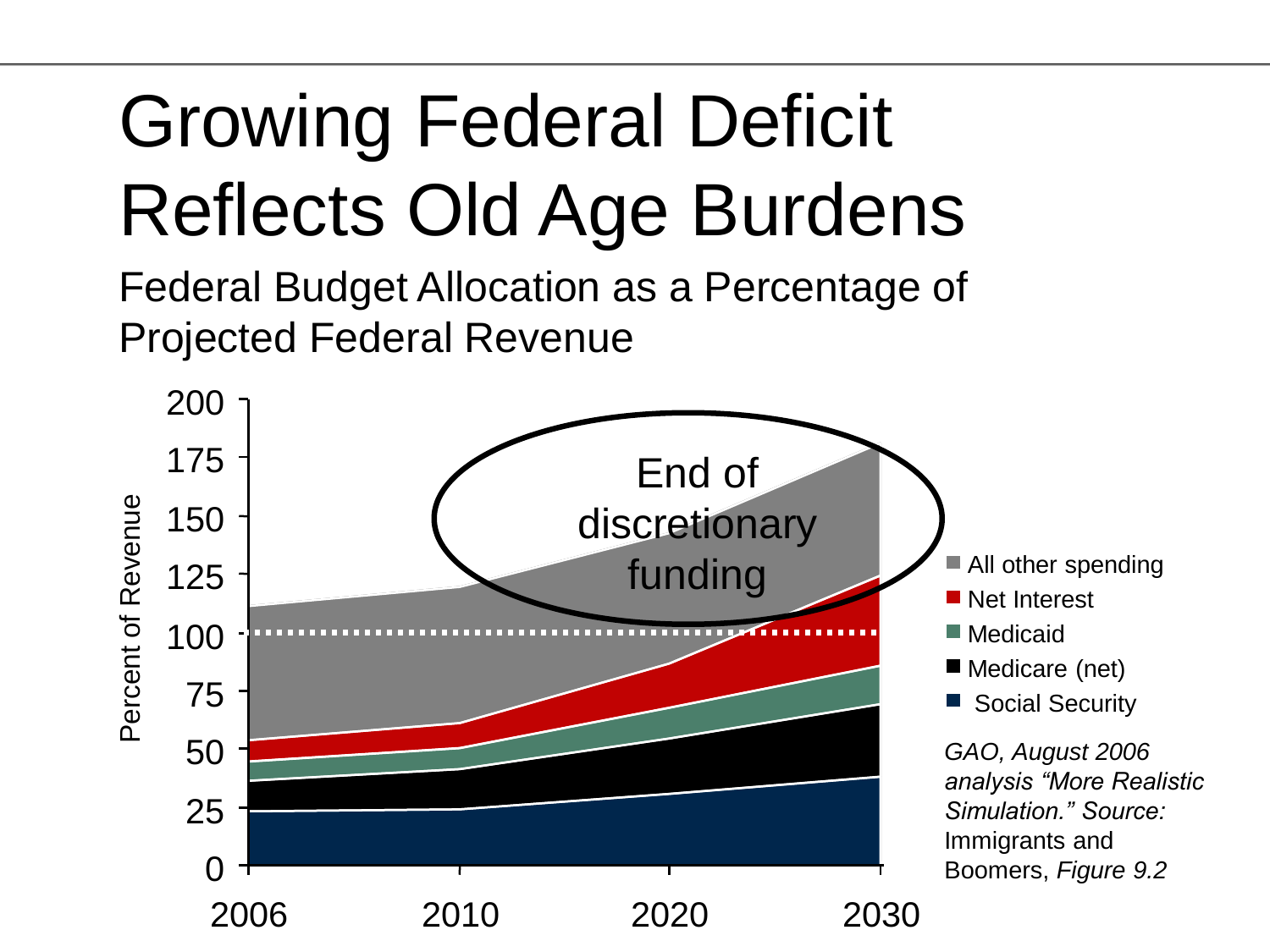## Community Investment Replaced by Retirement Entitlements

- End of housing subsidies (beginning 1980s)
- End of environmental programs
- End of transportation funding
- Forget infrastructure--more bridges dropping
- End of education support for workforce development
- End of wars -- no funding for defense (Okay -- maybe that's not going to happen)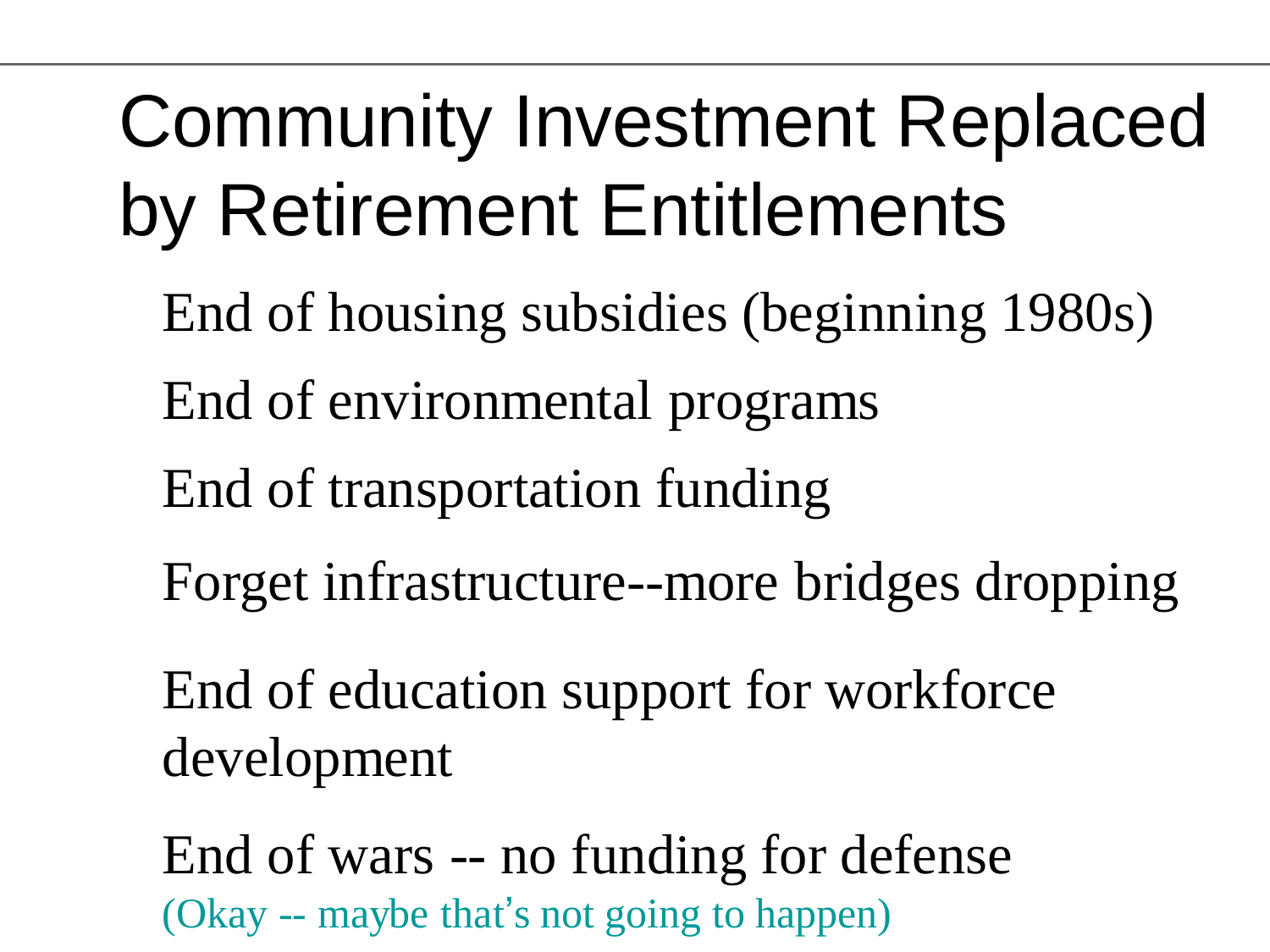## The Rediscovery of Hope *about* Immigration *and the* Future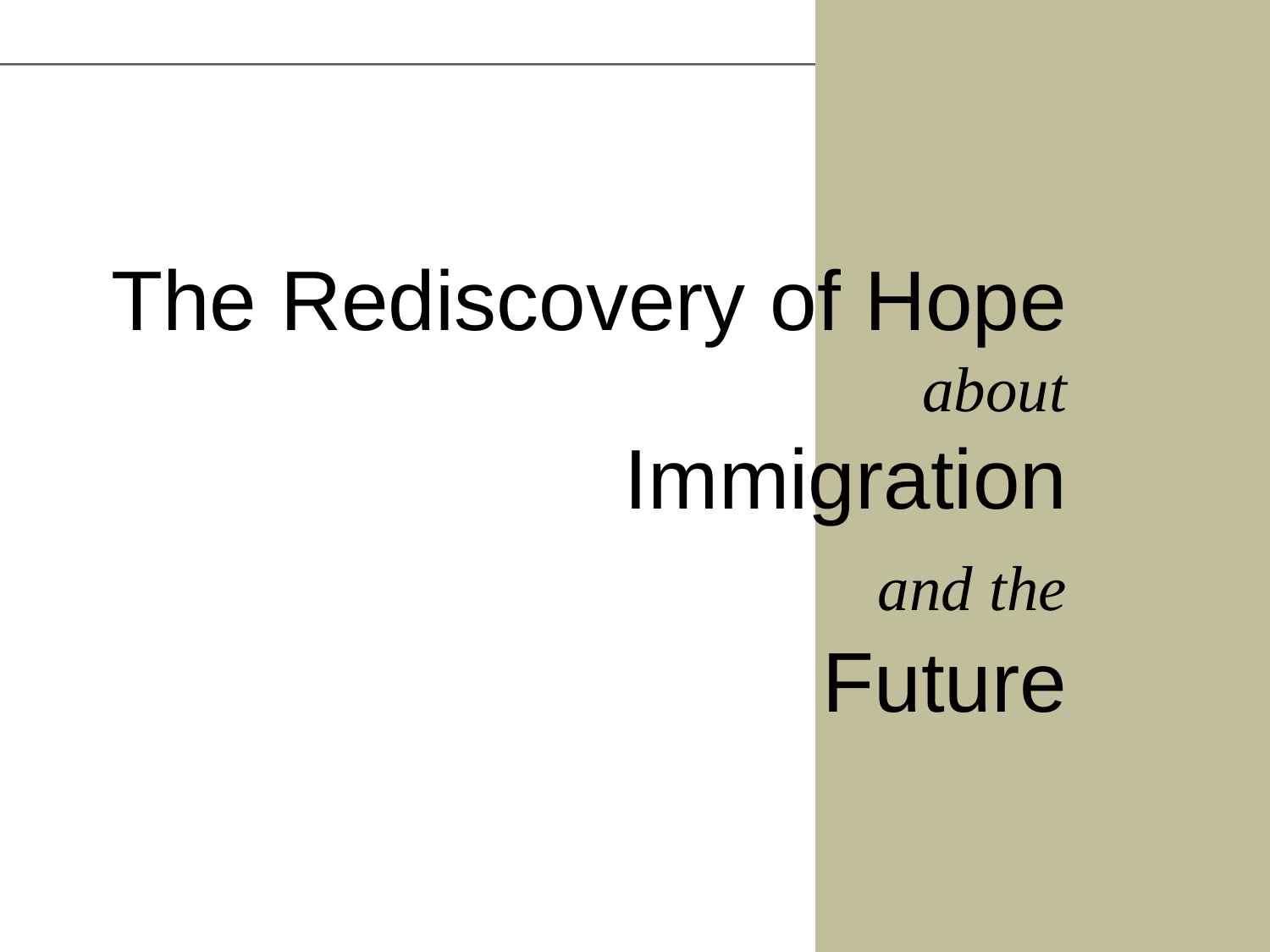### The Ultimate Question is What Future Do We Believe?

#### DESPAIR

- Accelerating Immigration
- Mostly New Immigrants
- Concentration of Newcomers' Characteristics
- Protection of Isolated Self Interest

#### **HOPE**

- **Steady** Immigration
- Mostly Settled Immigrants
- Concentration of Upwardly Mobile **Characteristics**
- Shared Destiny and Common Interest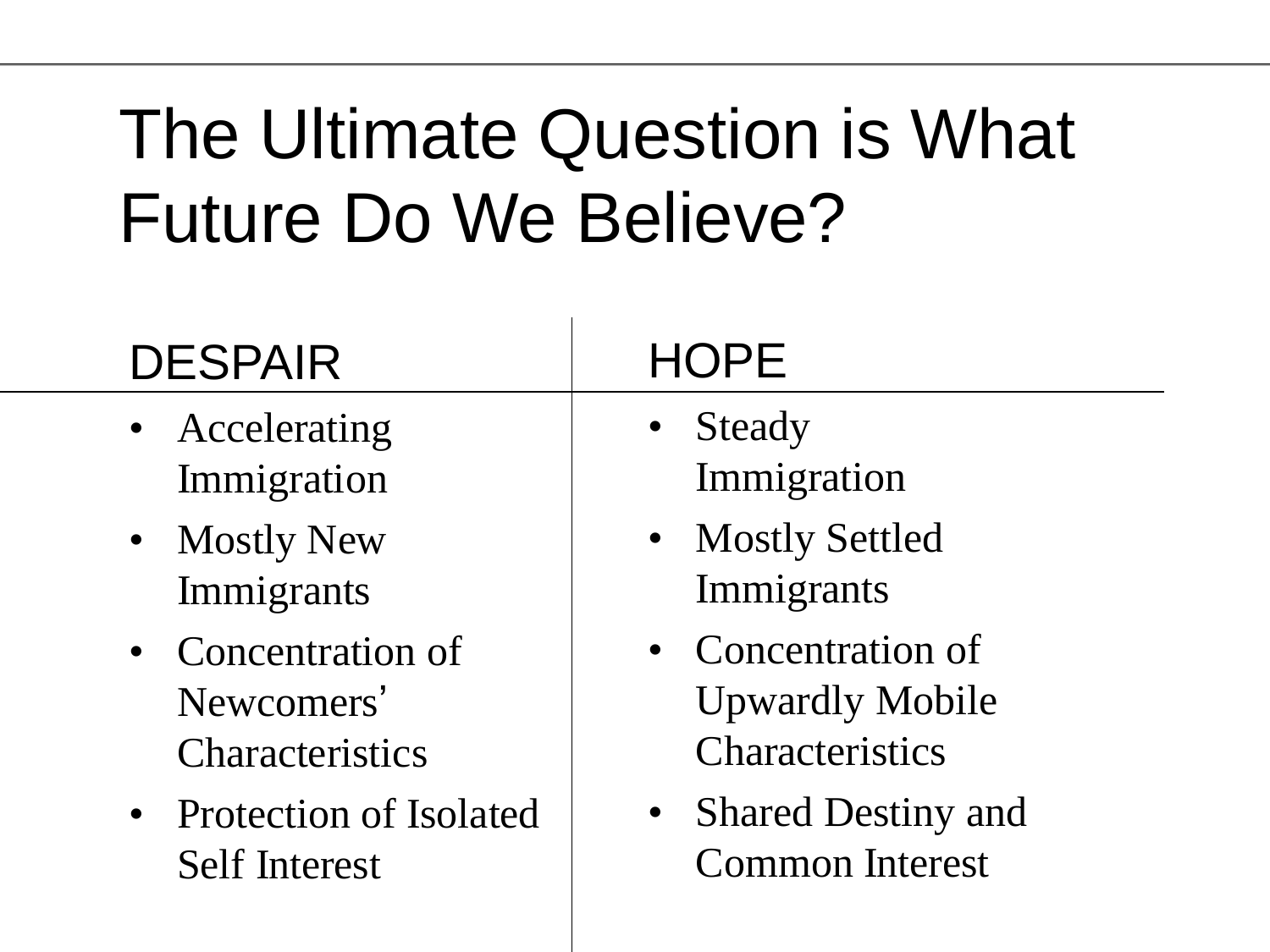### The Key Changes….

The end of immigration acceleration

#### More **long-settled** immigrants

Upward mobility after longer residence

Rediscovery of immigrant contributions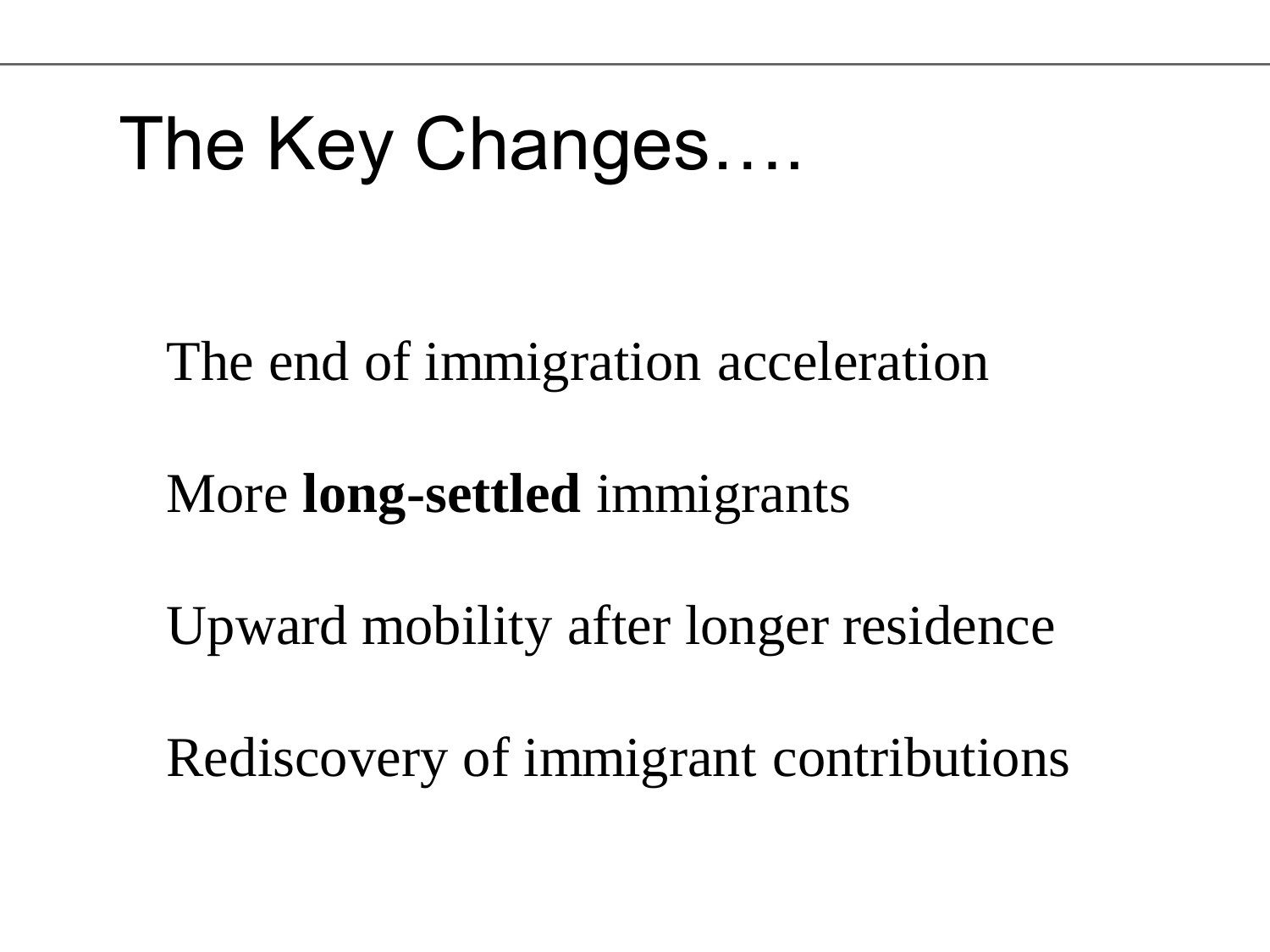## New Arrivals Finding New Homes

12 States with Largest Number of Immigrant Arrivals



**Source: 2006 American Community Survey, average annual arrivals since 2000.**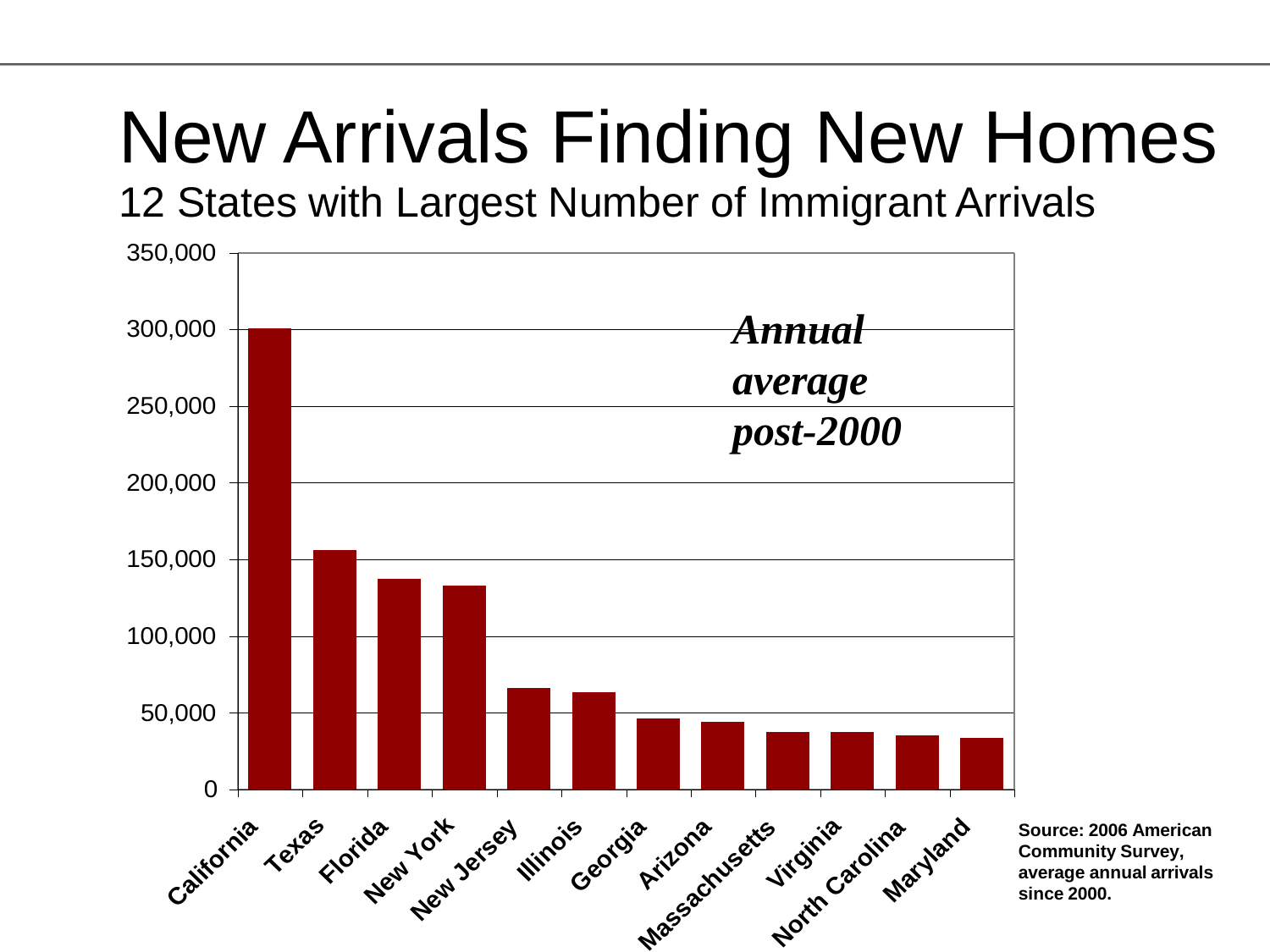### Annual Immigration Declining in Traditional Major Gateways

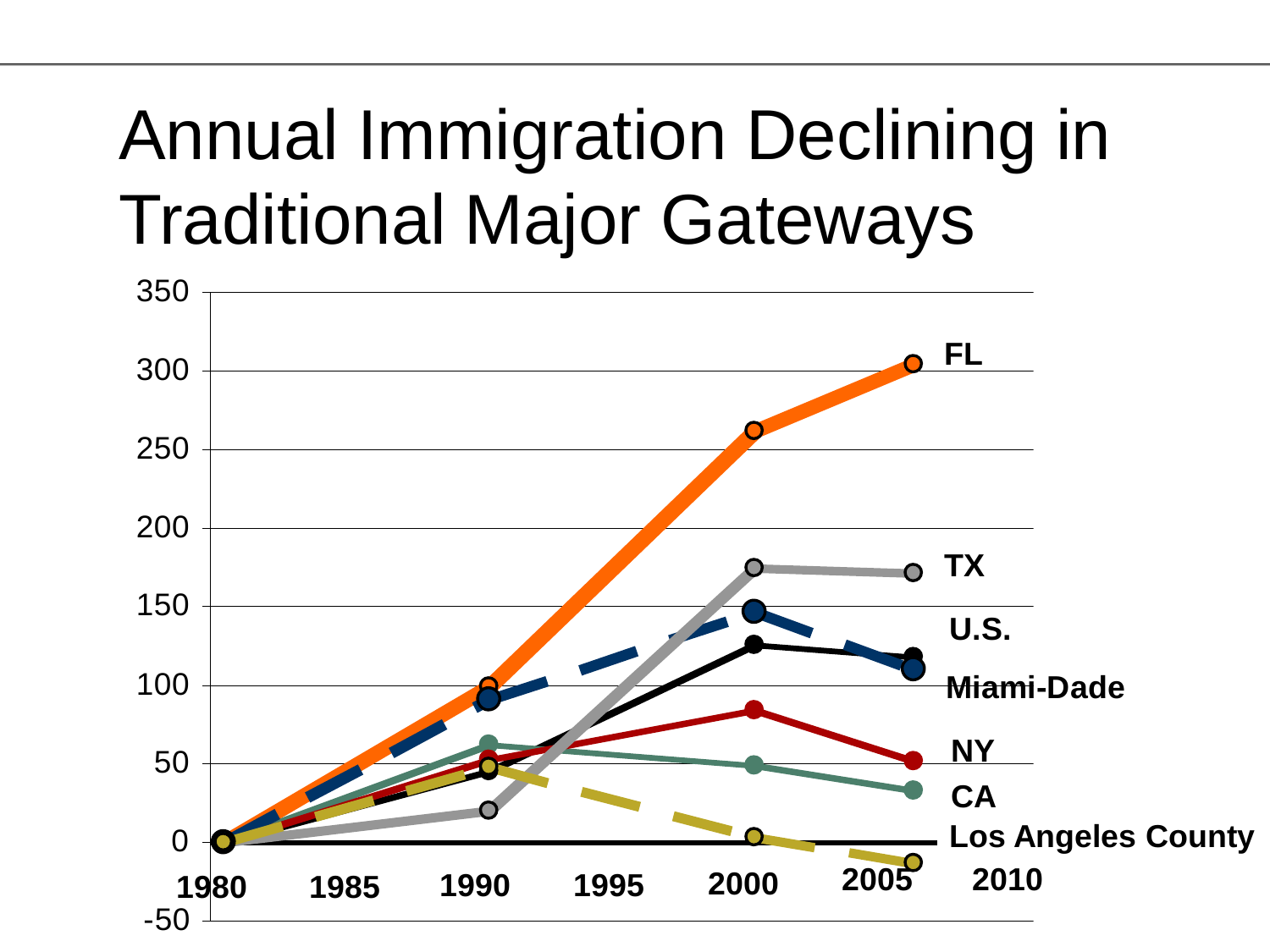### Foreign-Born Share of State Populations

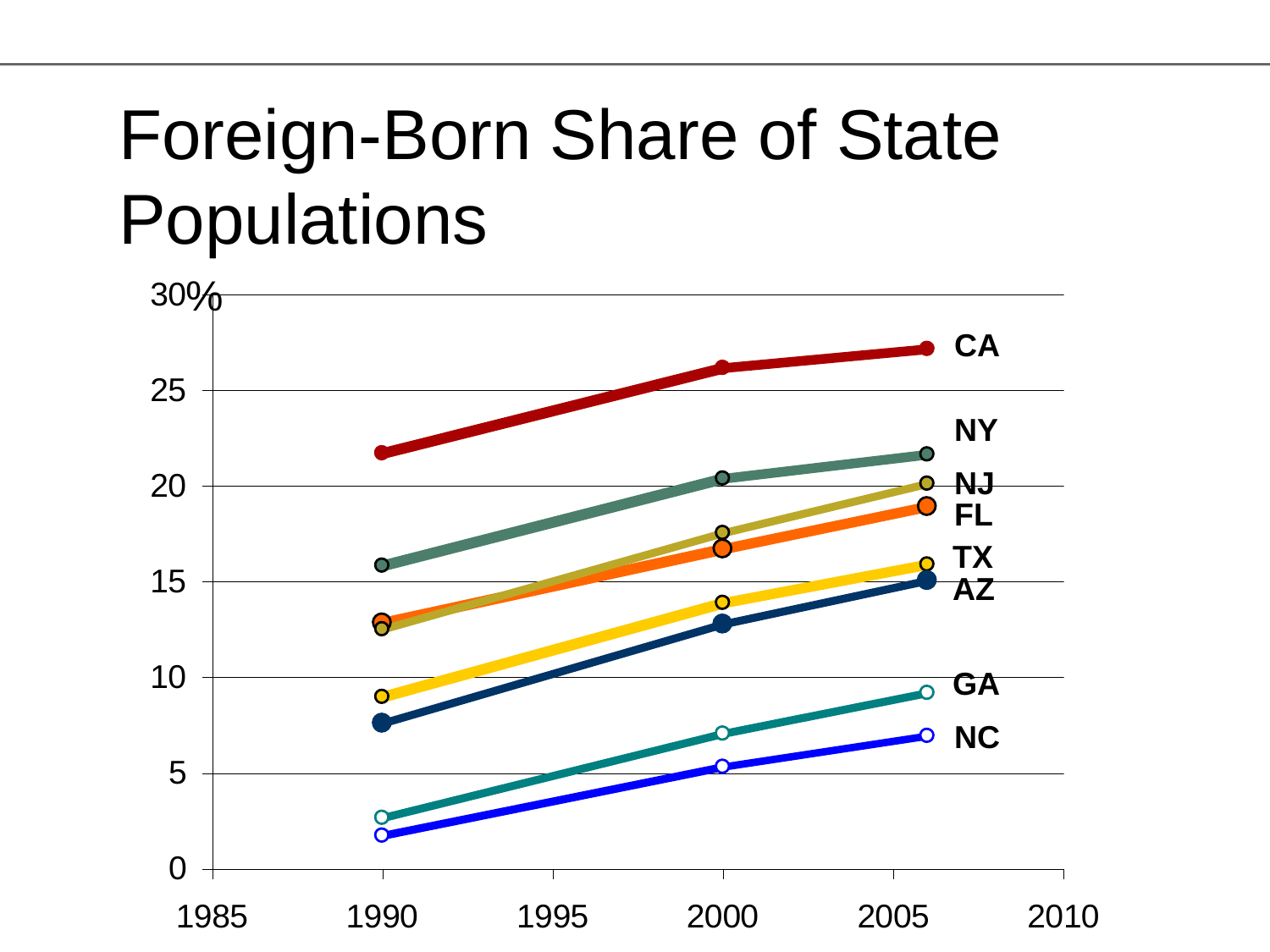### Expectations of Foreign-Born Share in California



Source: *Immigrants and Boomers*, Figure 2.2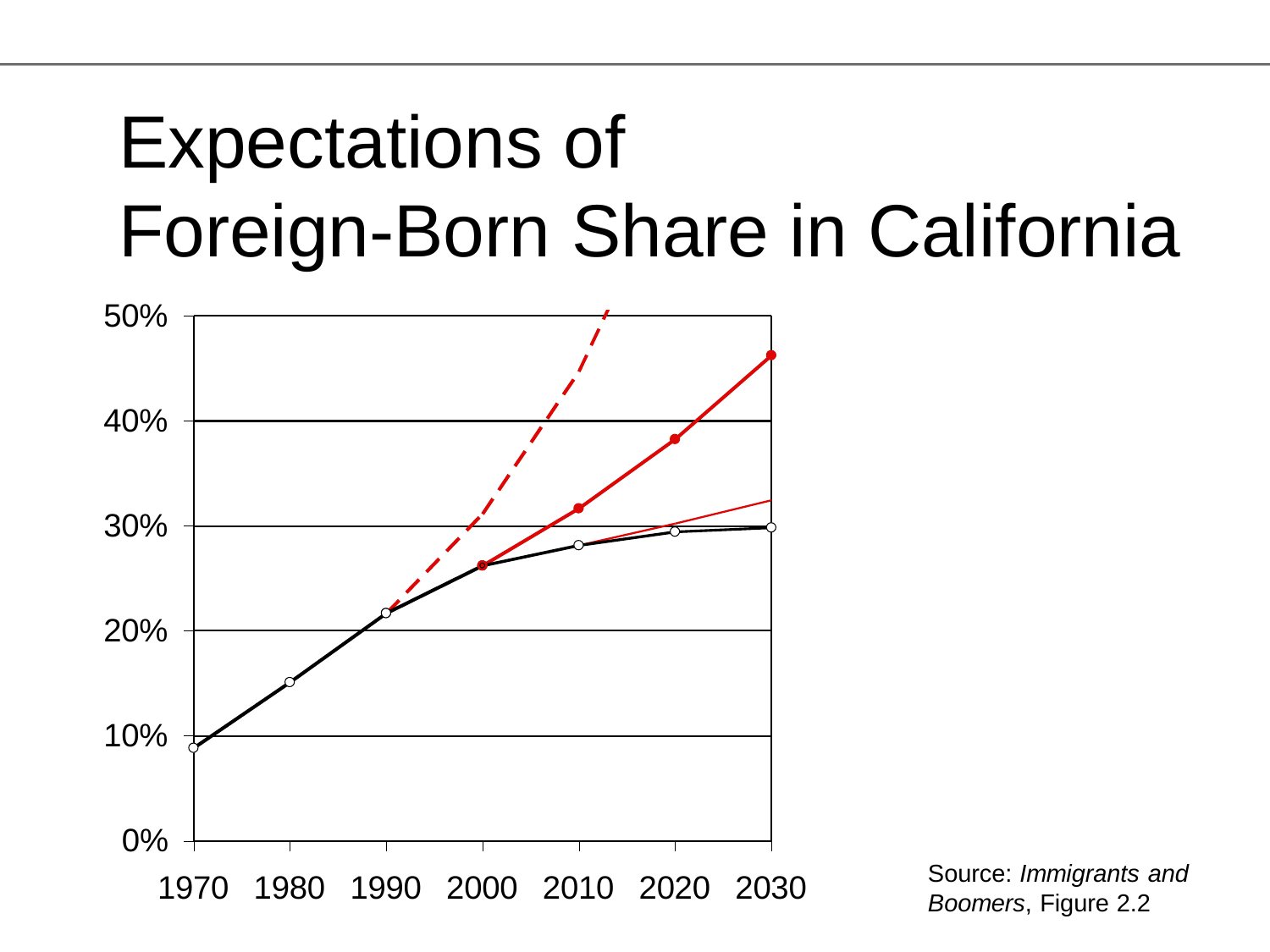## The Longer Settlement of the Immigrant Population

Percent of Total California Population



*Source: Decennial census to 1970-2000; CDF 5.0 California Demographic Futures*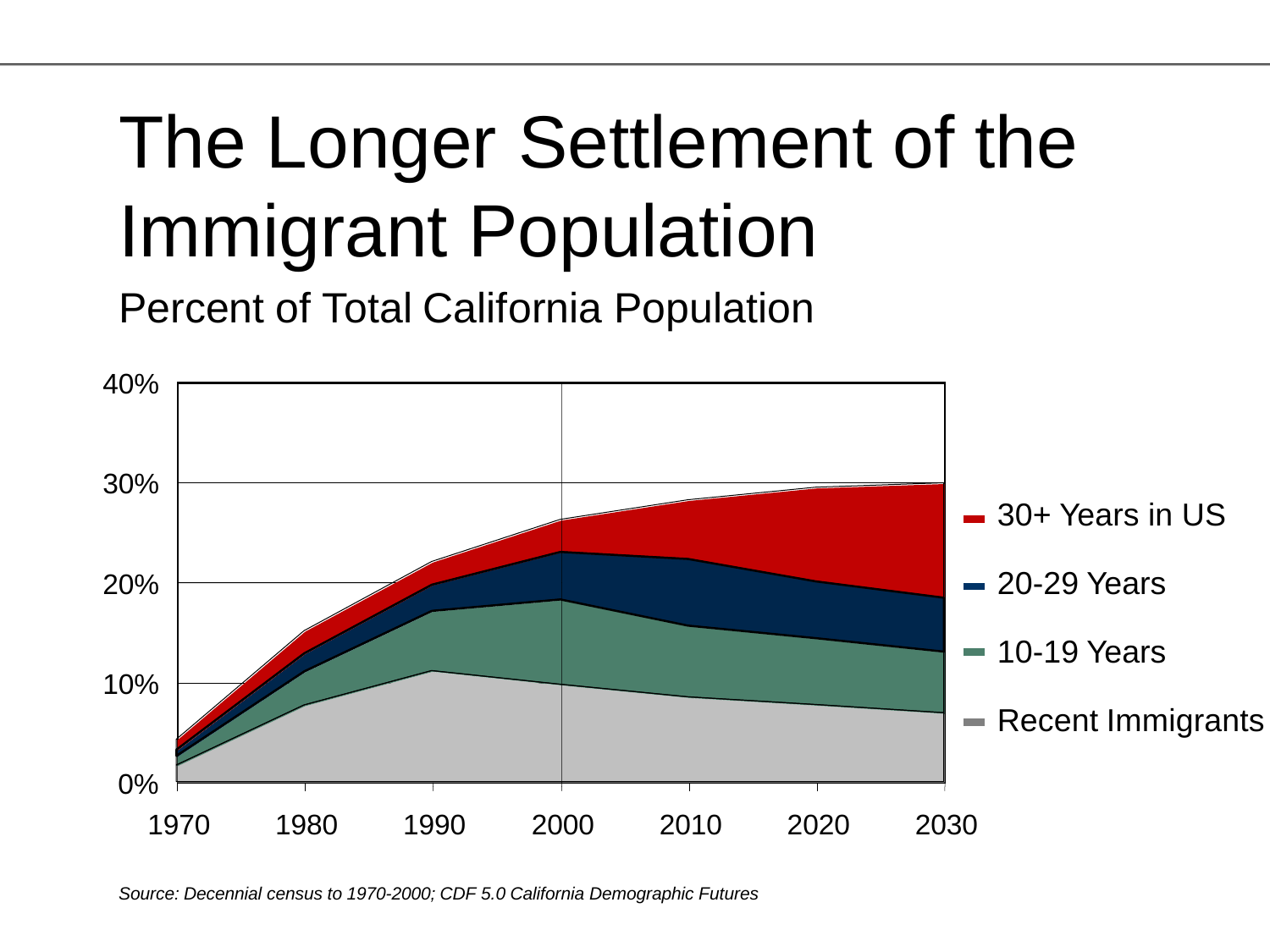## Upward Mobility of Latinos in CA

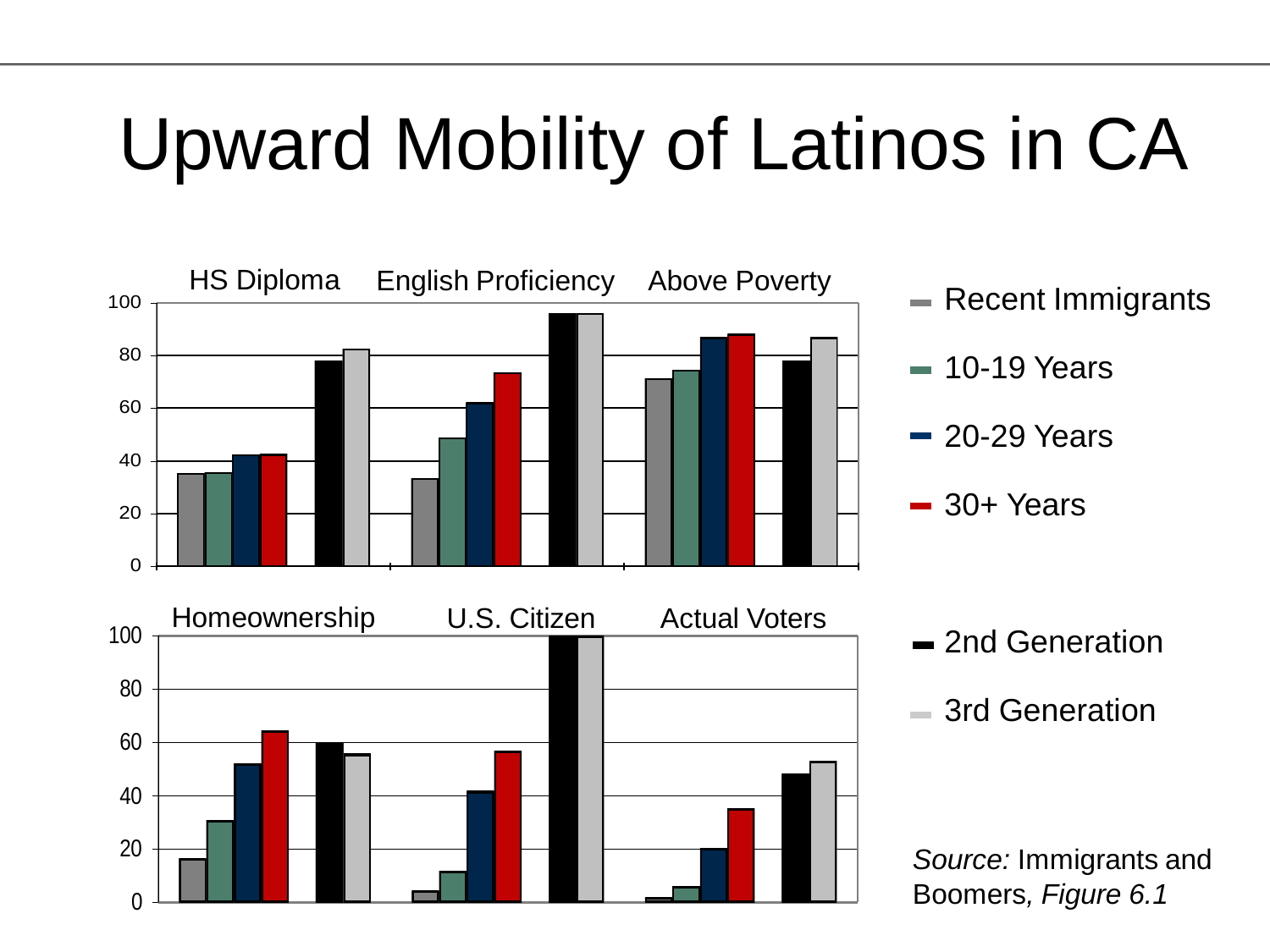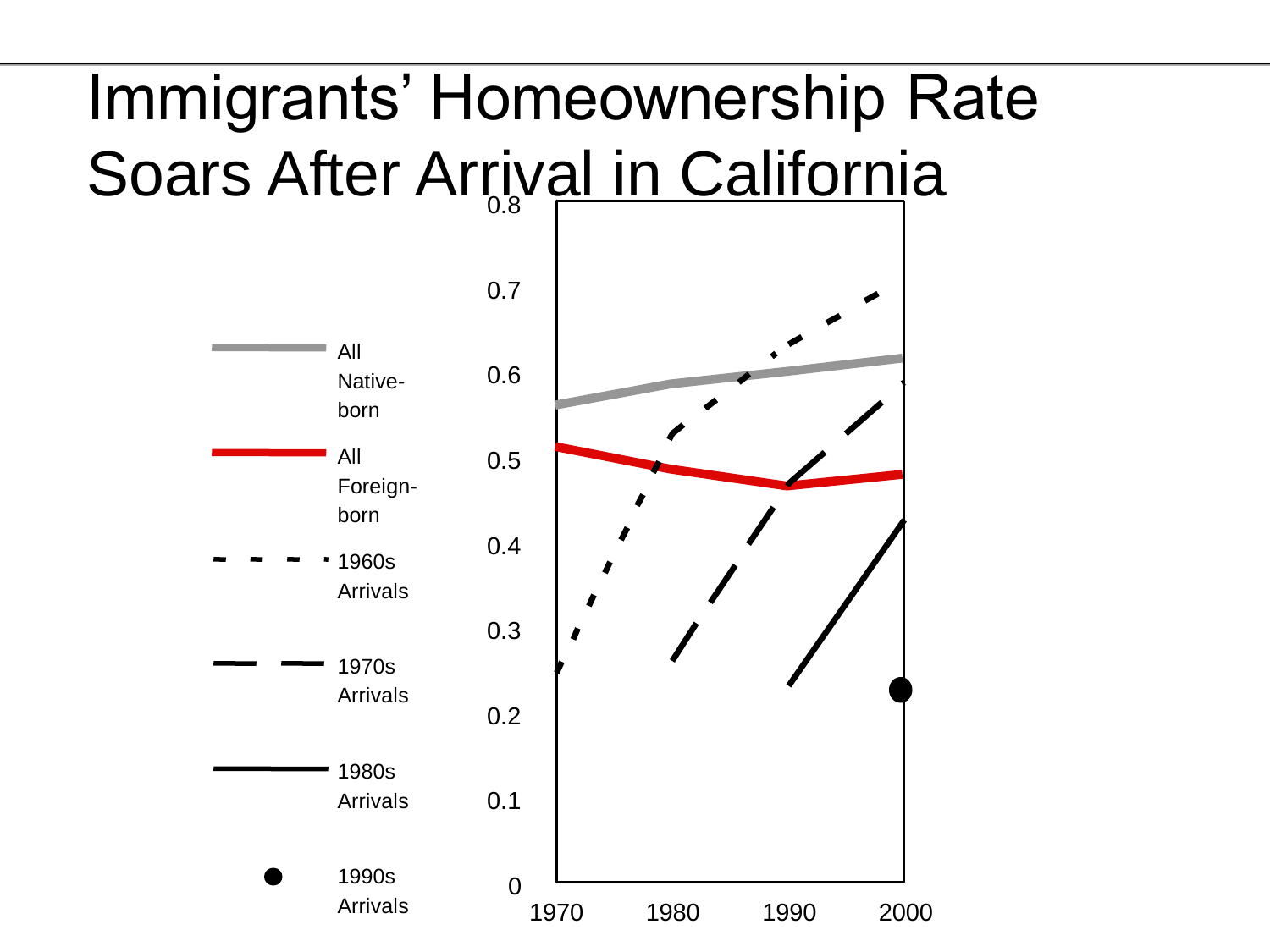### Blinded by the Concentration of Newcomers

Share of Foreign-Born Who Are Recently Arrived

Los Angeles 53% (1990)

Des Moines 61% (2000)

Atlanta 61%

Charlotte NC 64%

Los Angeles 35% (2000)

*Source:* Immigrants and Boomers, *Chapter 6*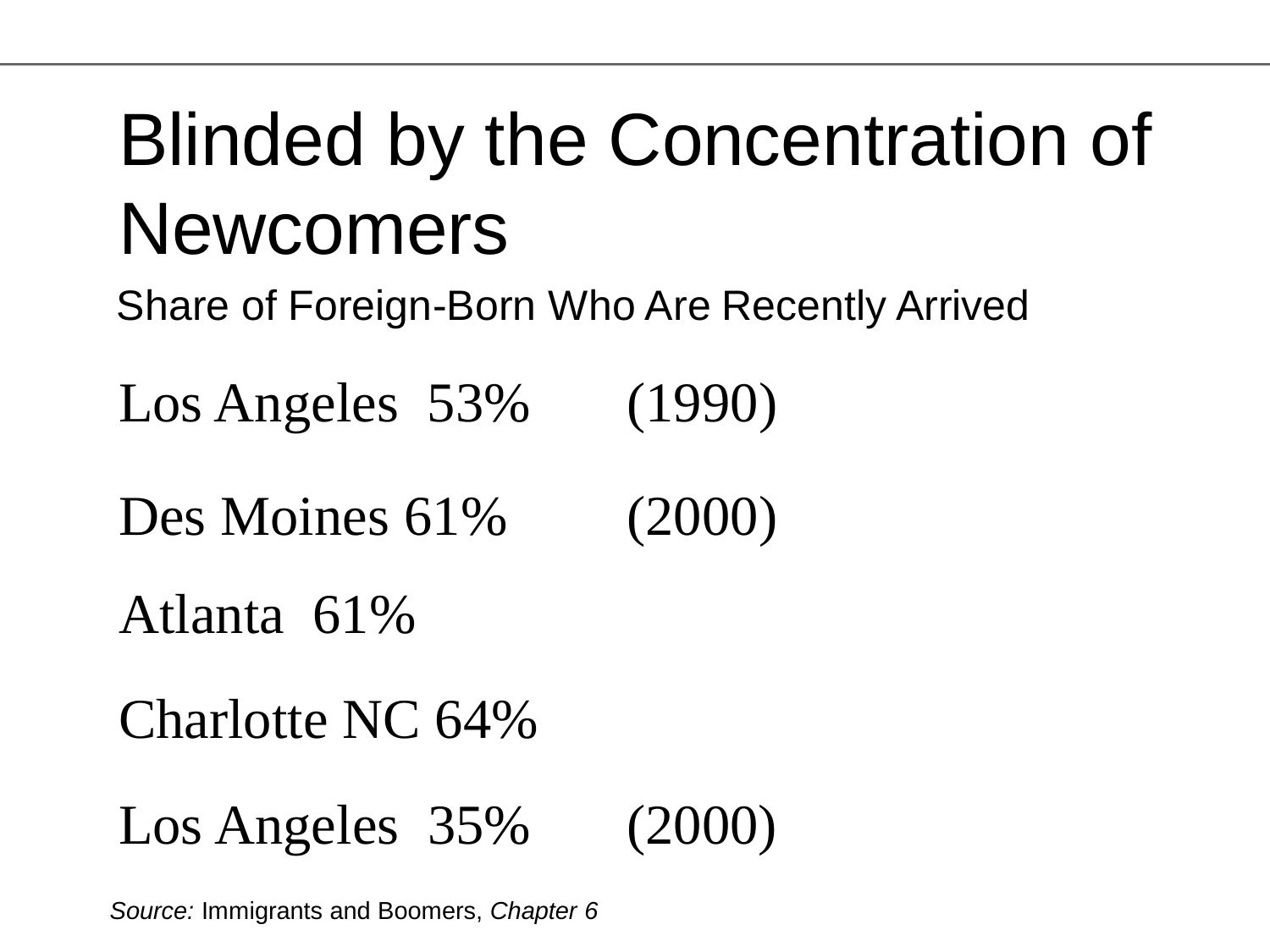# Samuel Huntington's Future America

?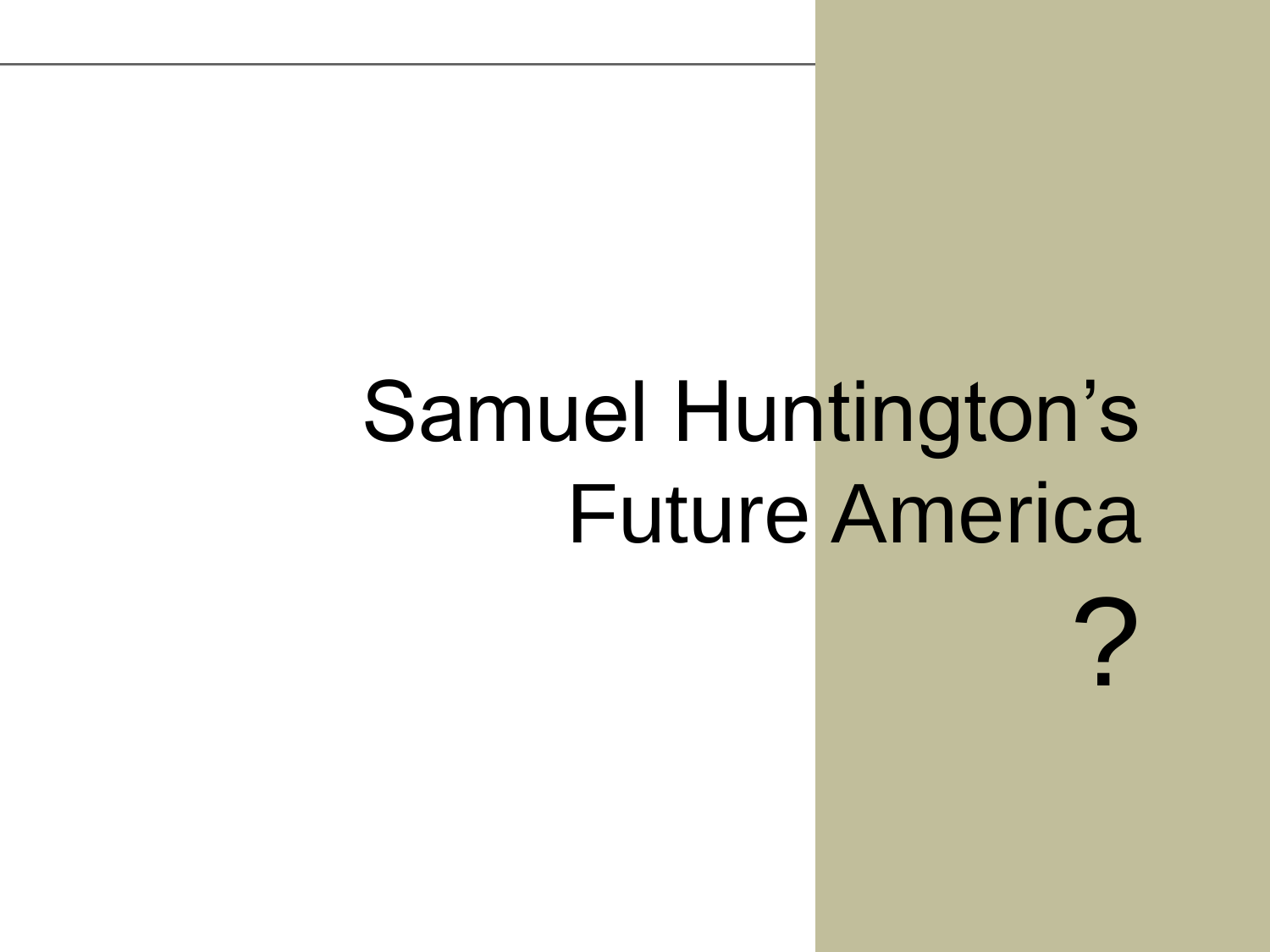#### Huntington's Thesis **(from** *Who Are We: The Challenges to America's National Identity***)**

**Fear of cultural bifurcation**

**Due to growing use of Spanish**

**California is epicenter**

**New immigrants arriving faster** 

**than assimilation**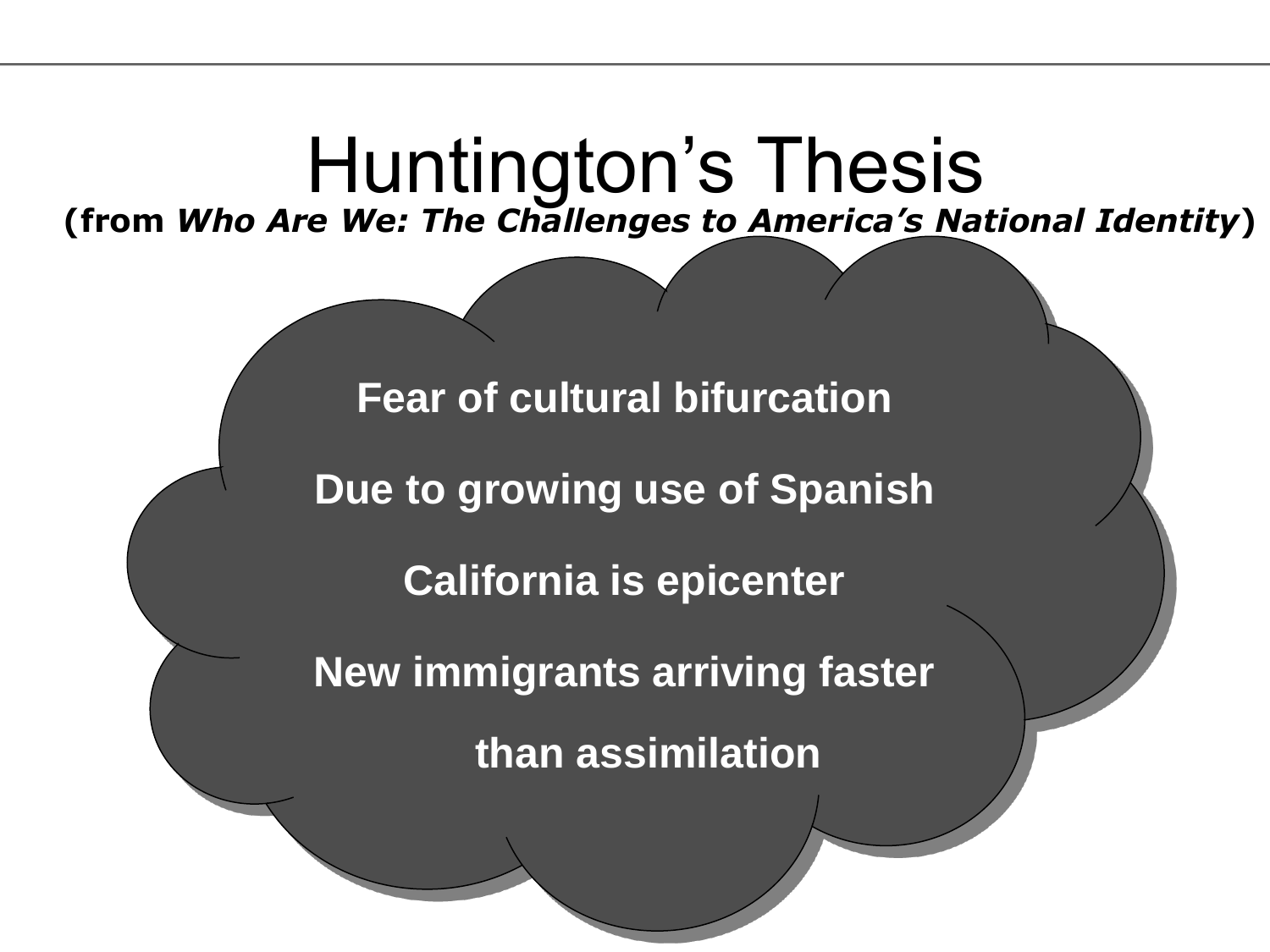• **For assimilation, Huntington focuses on use of English instead of Spanish** 

• **He views rising Spanish use as anti-assimilation and a cultural threat to America**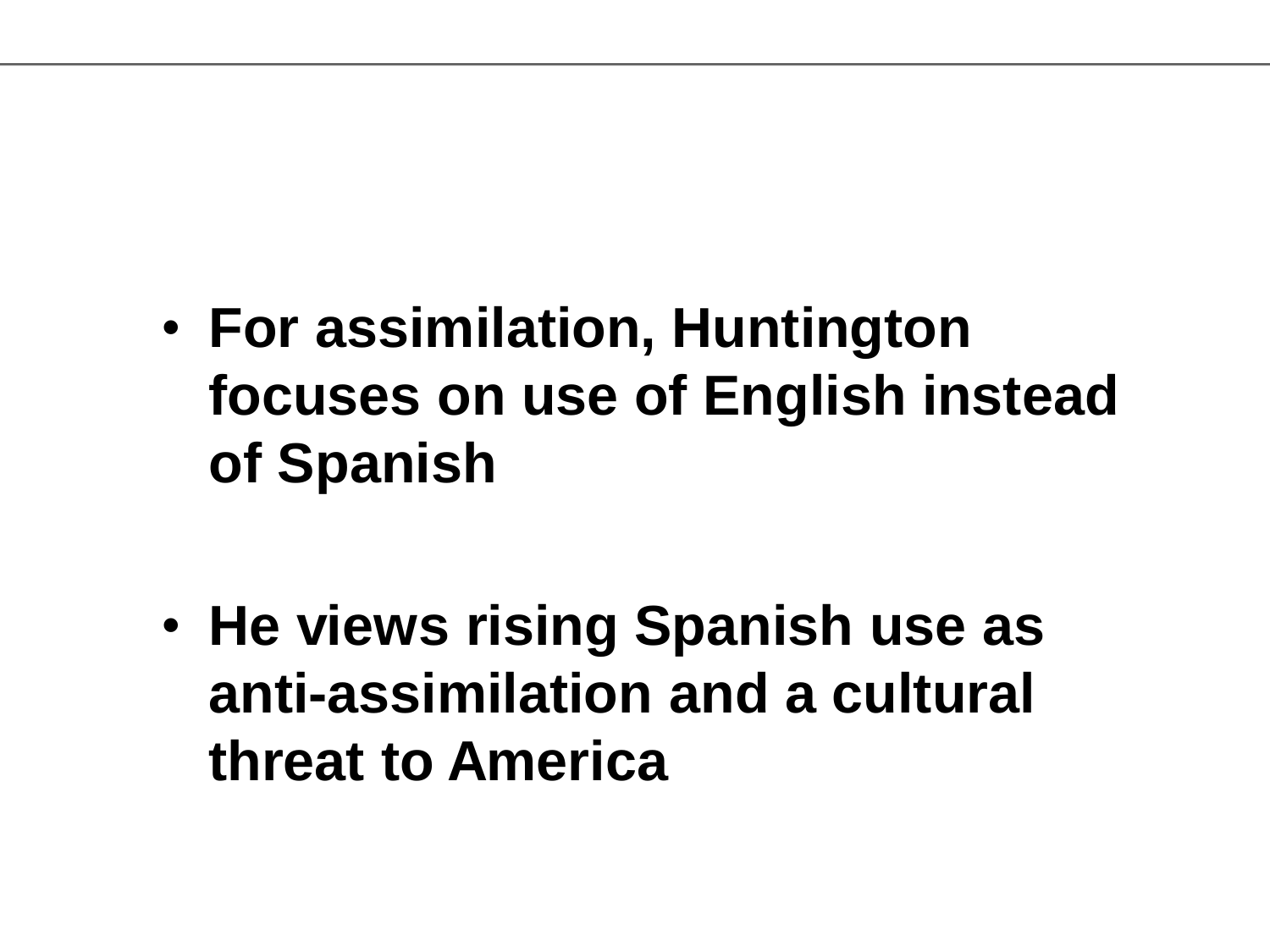### Percent Spanish Users by Immigrant Generation (for Latinos in the U.S., 2002)



Source: Pew Hispanic Center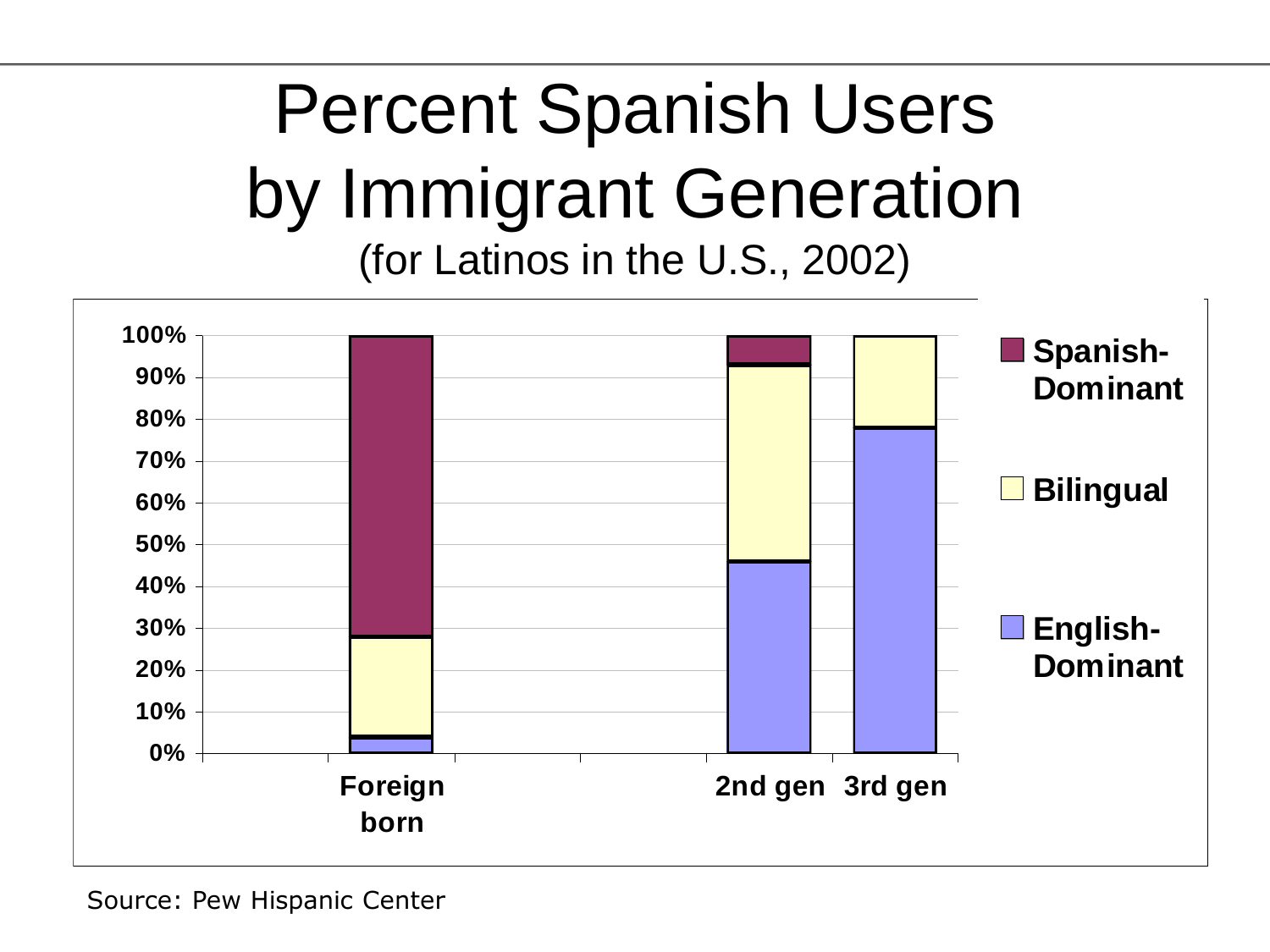### Population Composition by Years in U.S. and Generation (for Latinos age 25-34 in California)

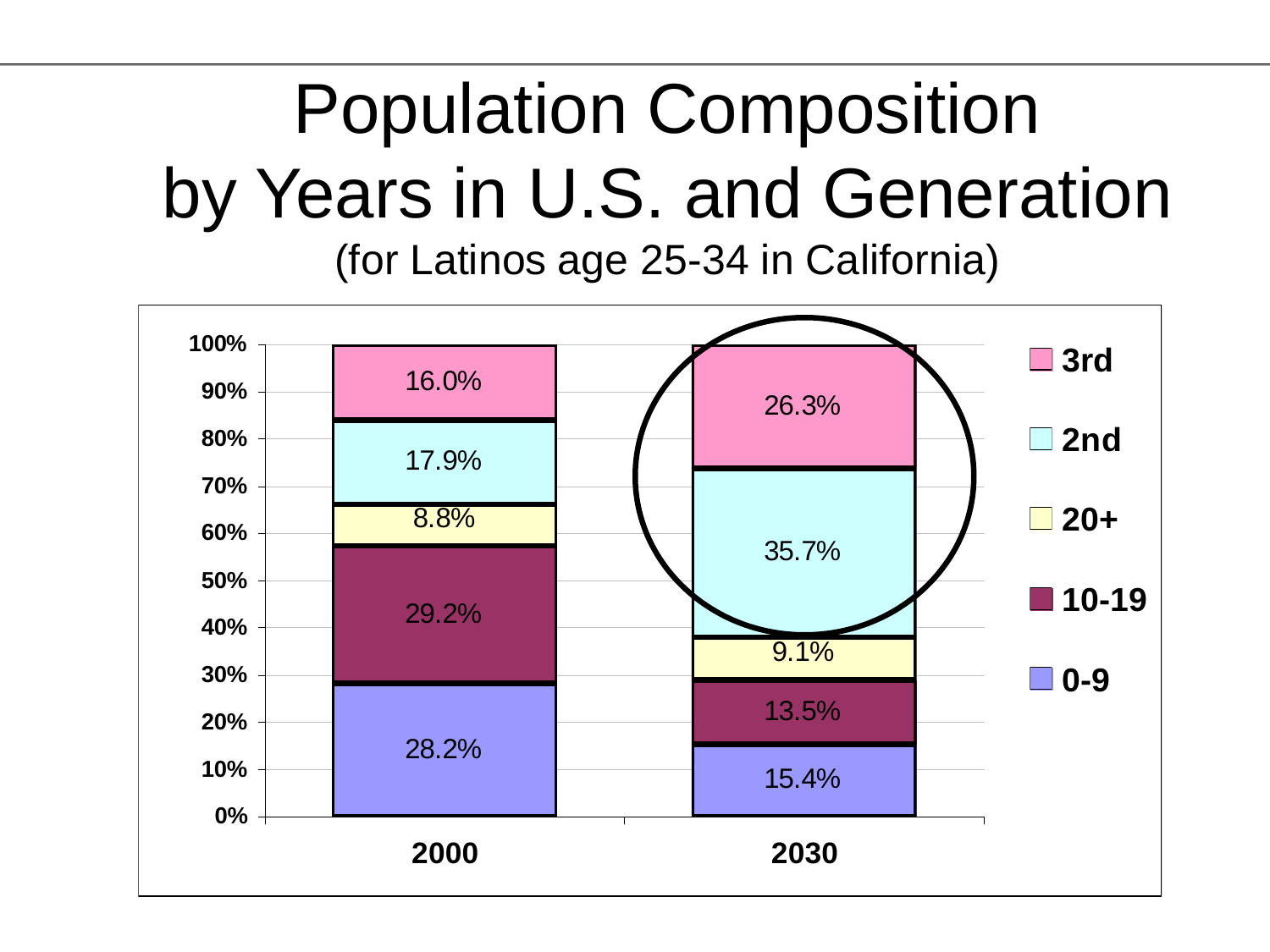### Percent of California Population that is Latino

**2000 2030 Total 32.6 46.8 Age Group 25-34 39.3 51.3**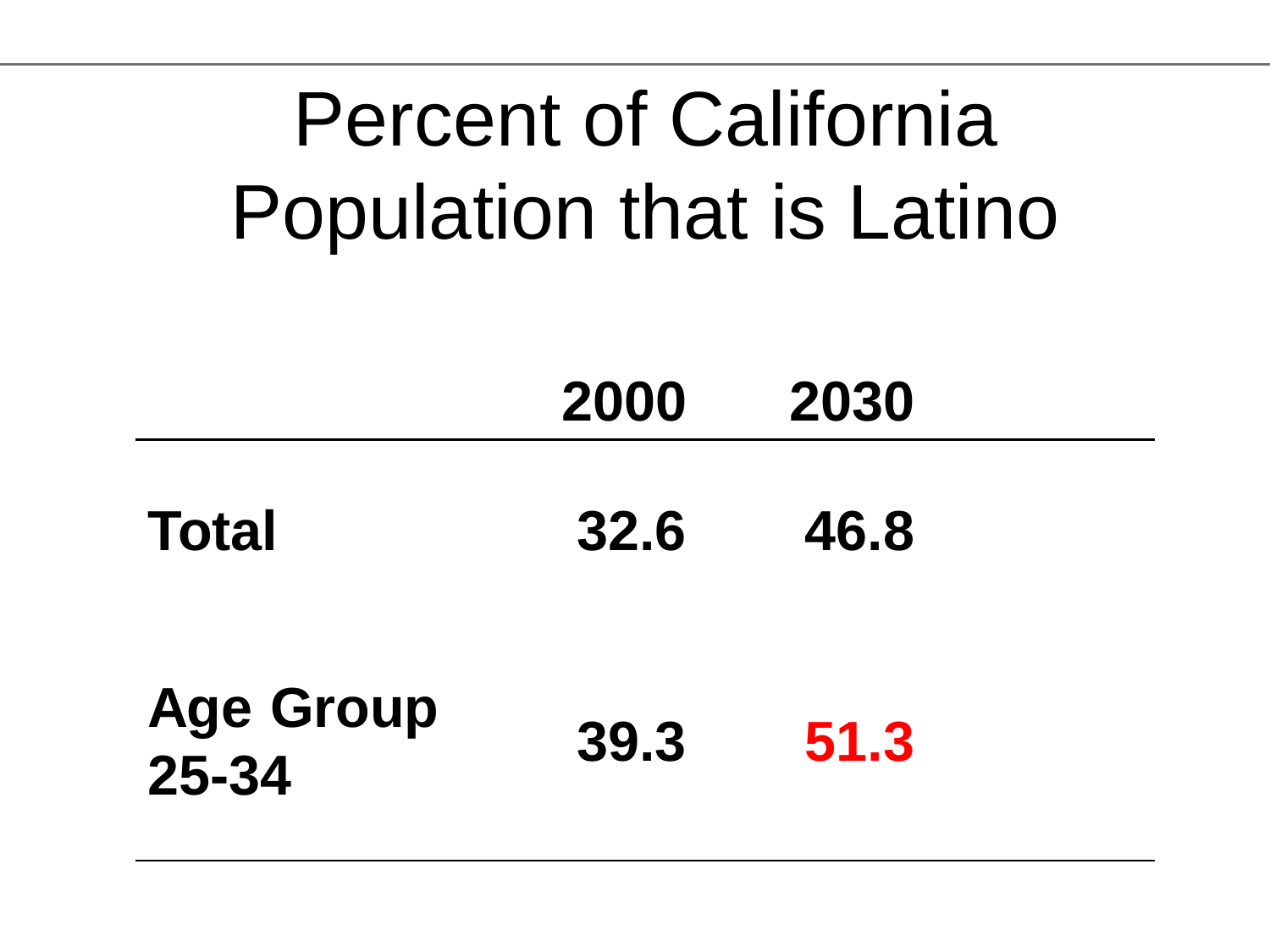## Percent Spanish Reliant Among Total Age 25-34

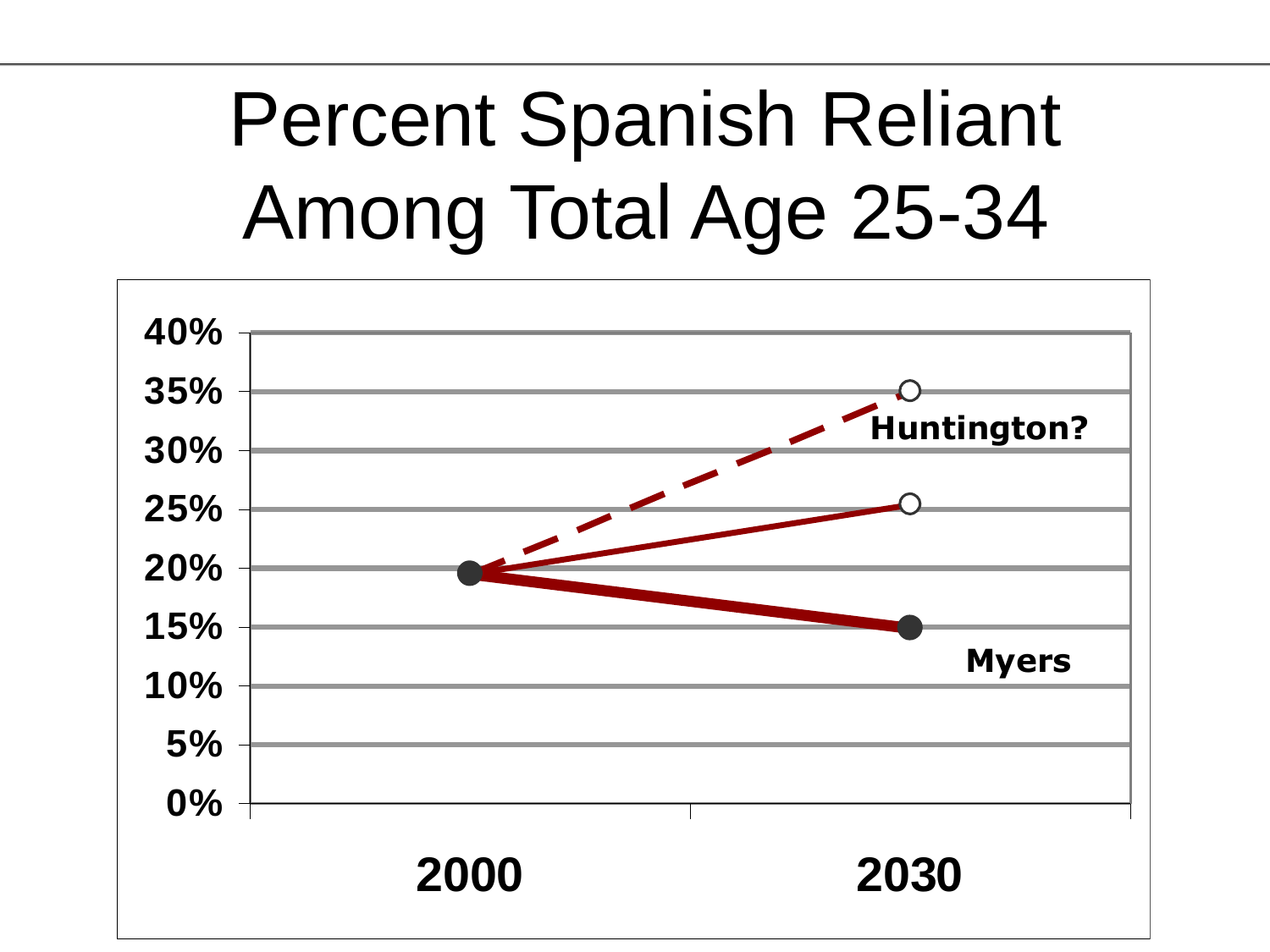### **How Likely is Samuel Huntington's Vision of the Future America Divided along Language Lines?**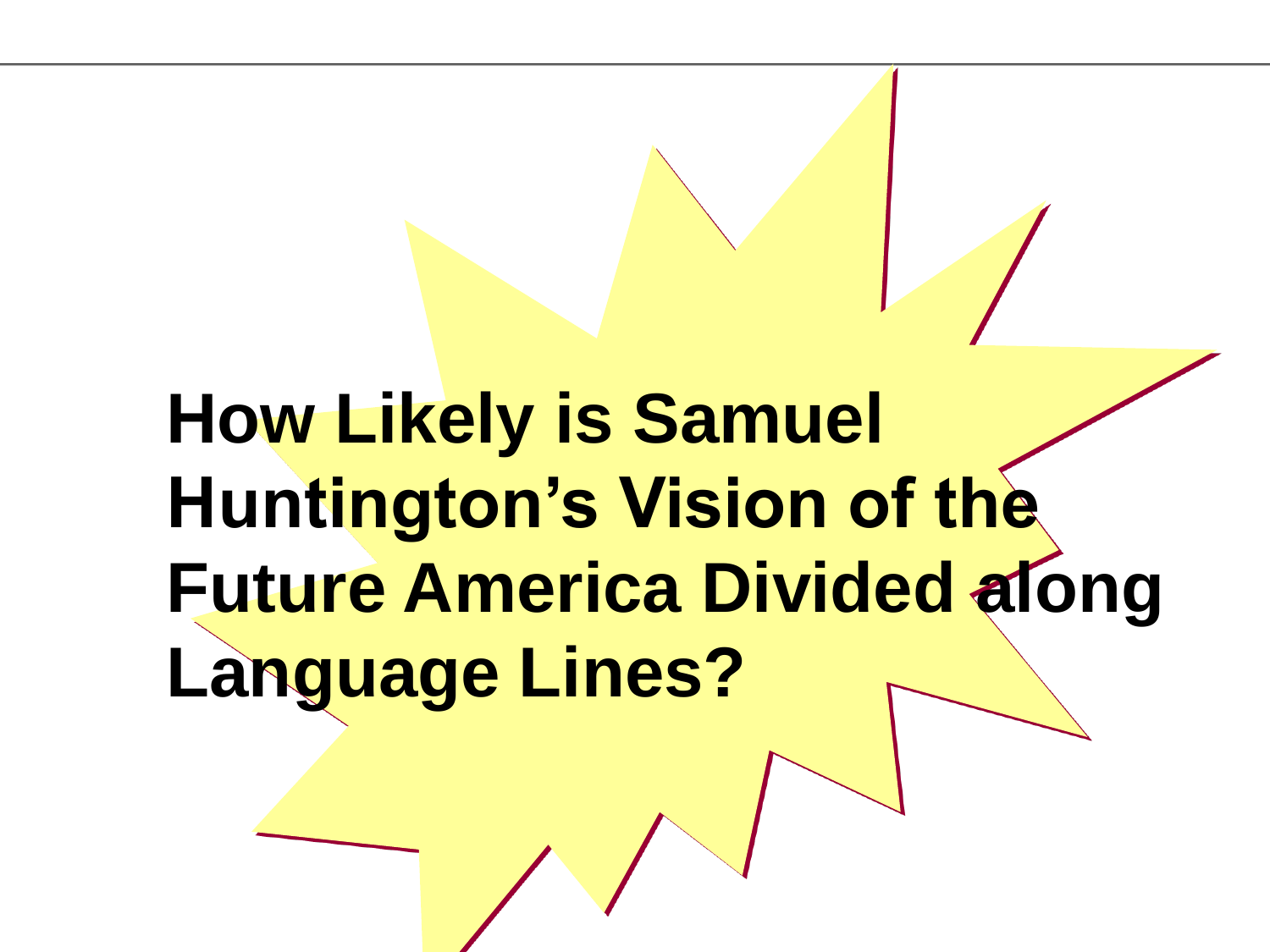# The Rediscovery of Common Purpose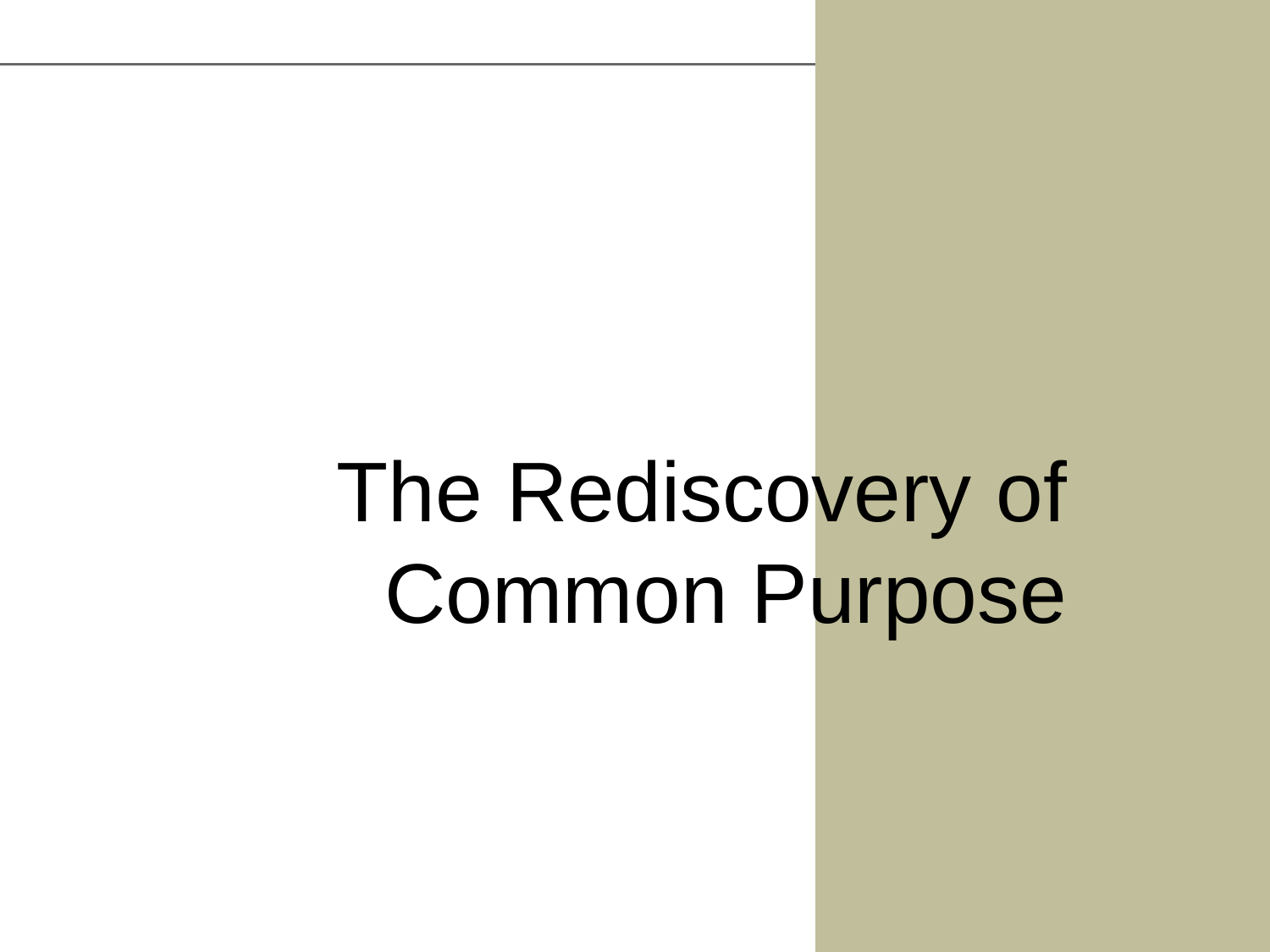### Turning Demographics From Problem Into Solution

*Rediscovery of the Hope Needed to Solve Our Shared Problems*

Immigration inflow no longer accelerating Greater benefits of settled immigrants Surprising upward mobility by immigrants Favorable return on education investments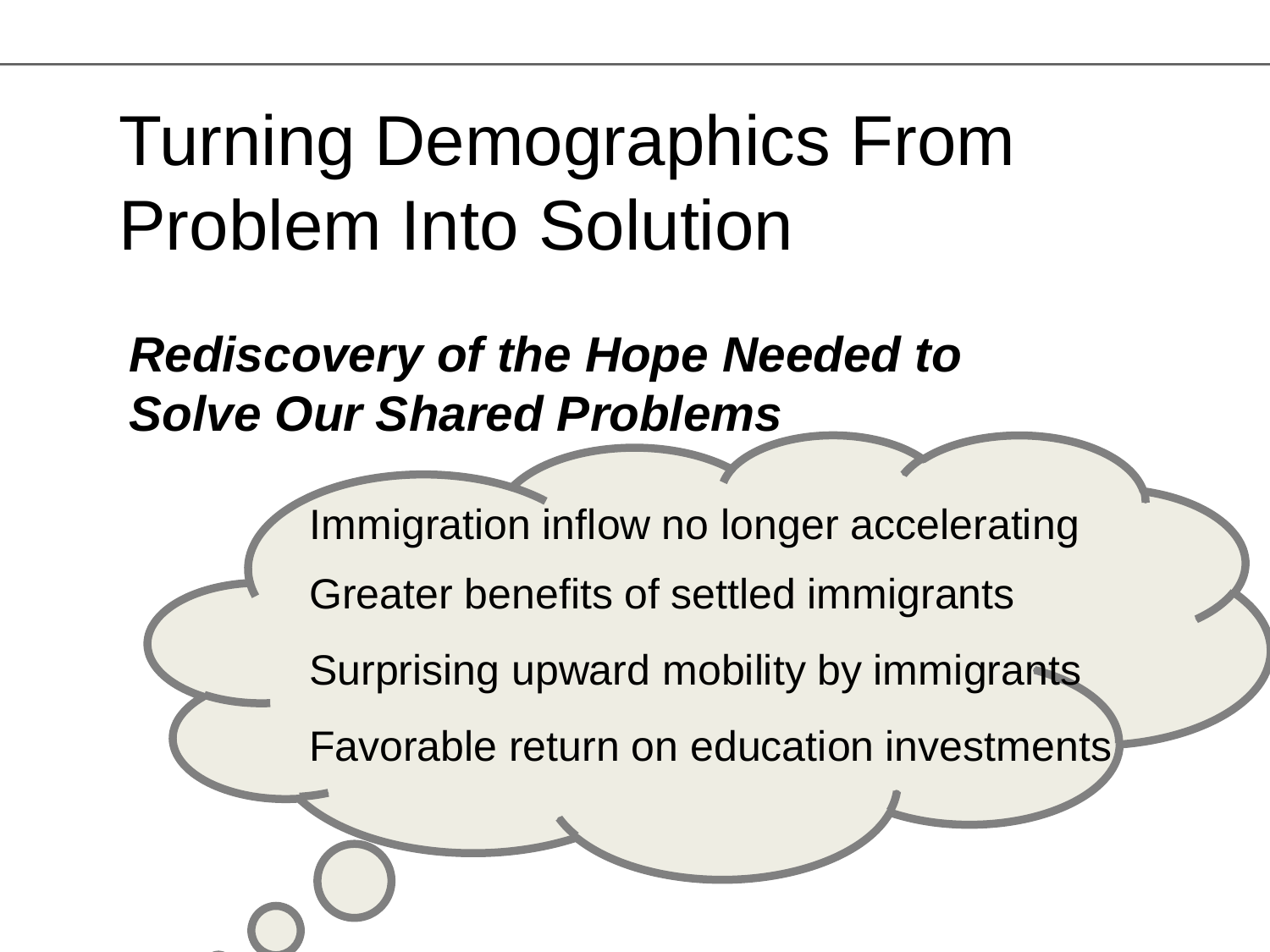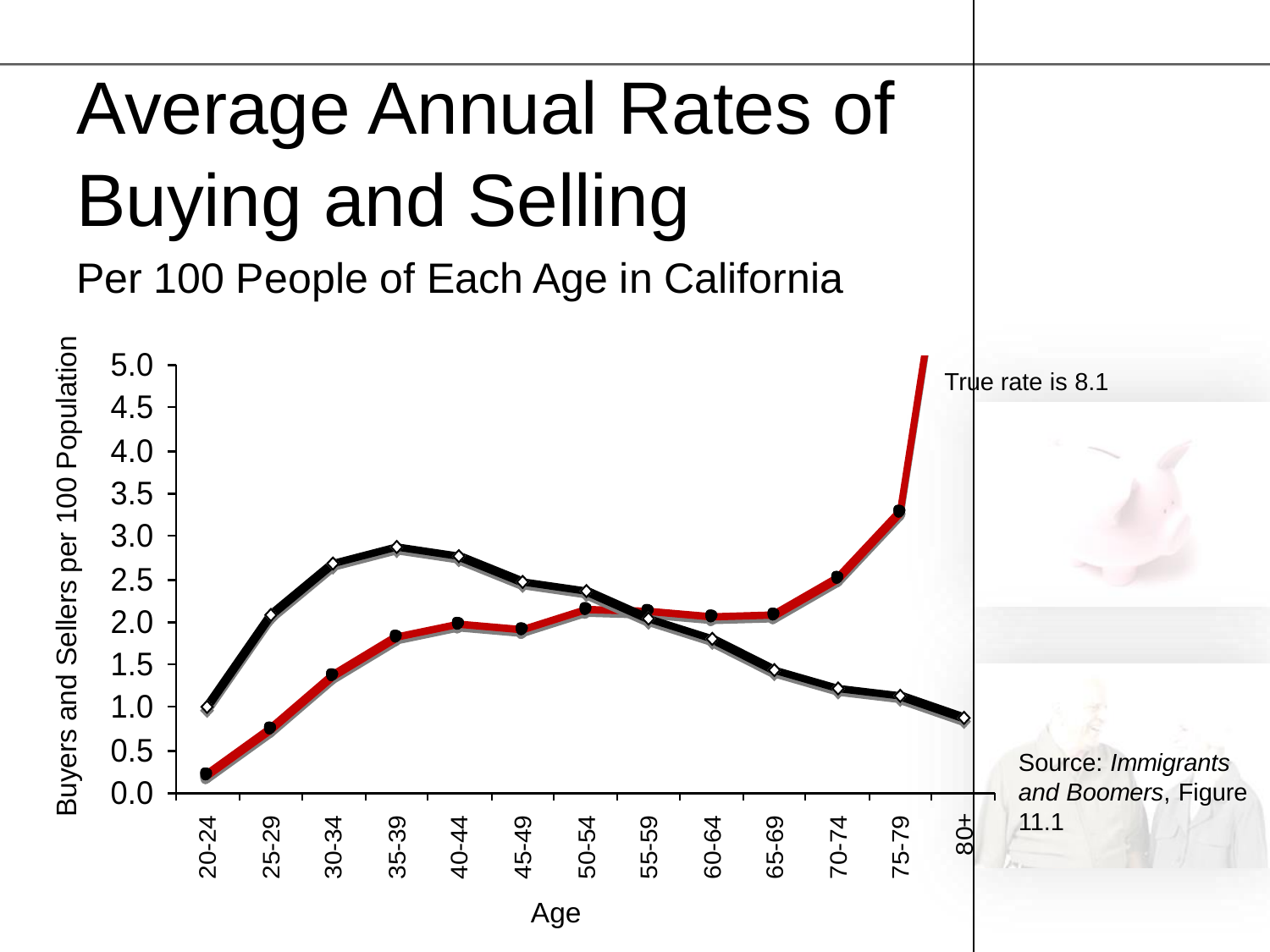### Foreign-Born Share of the Growth in Homeowners

|       | California | U.S.   |
|-------|------------|--------|
| 1980s |            | 11%    |
| 1990s | 74%        | 21%    |
| 2000s | 73%        | 40%    |
| 2010s | 100% ??    | 70% ?? |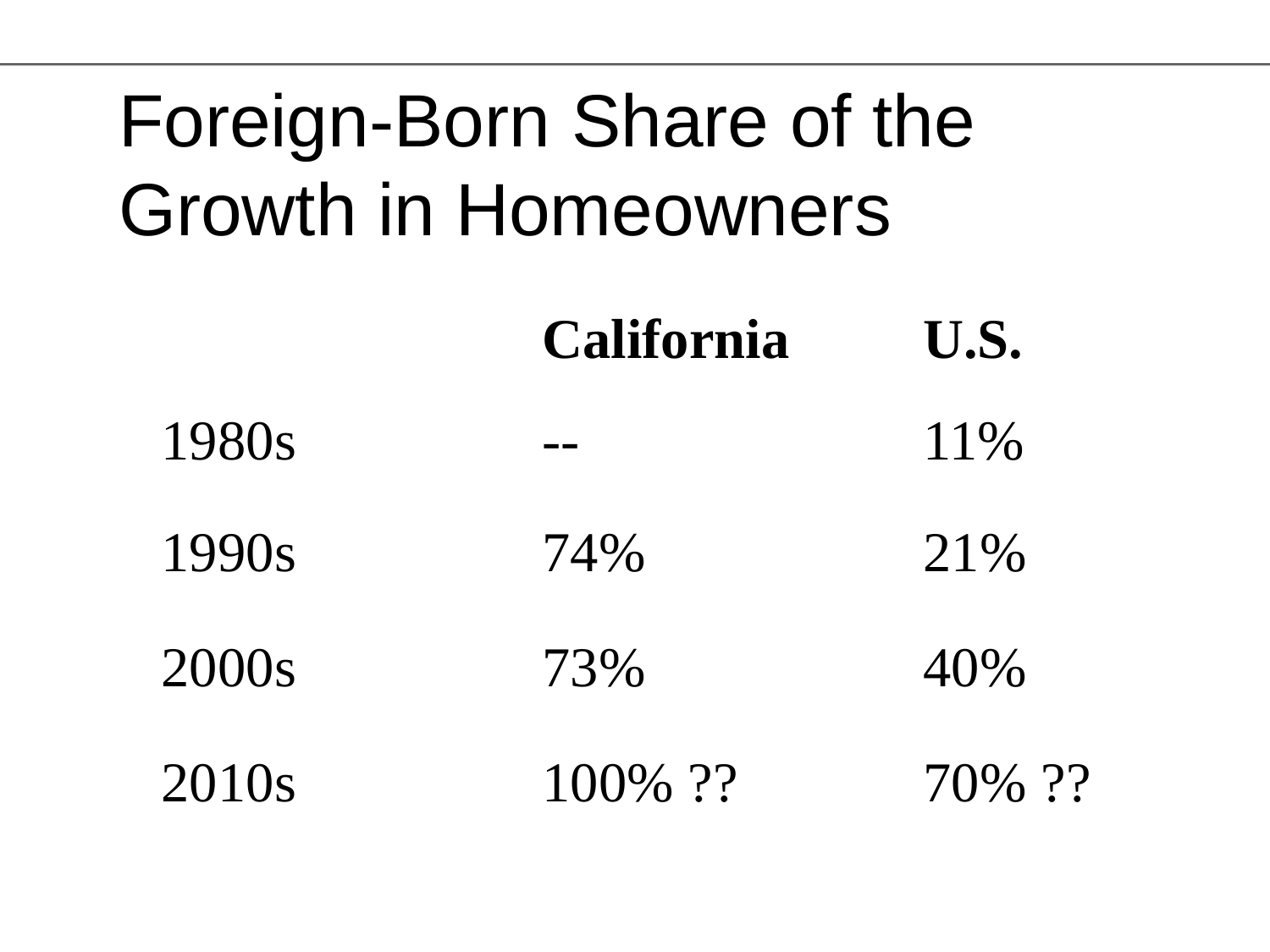## Who's Going to Buy Your House?

Myers' Projection for California in 2020

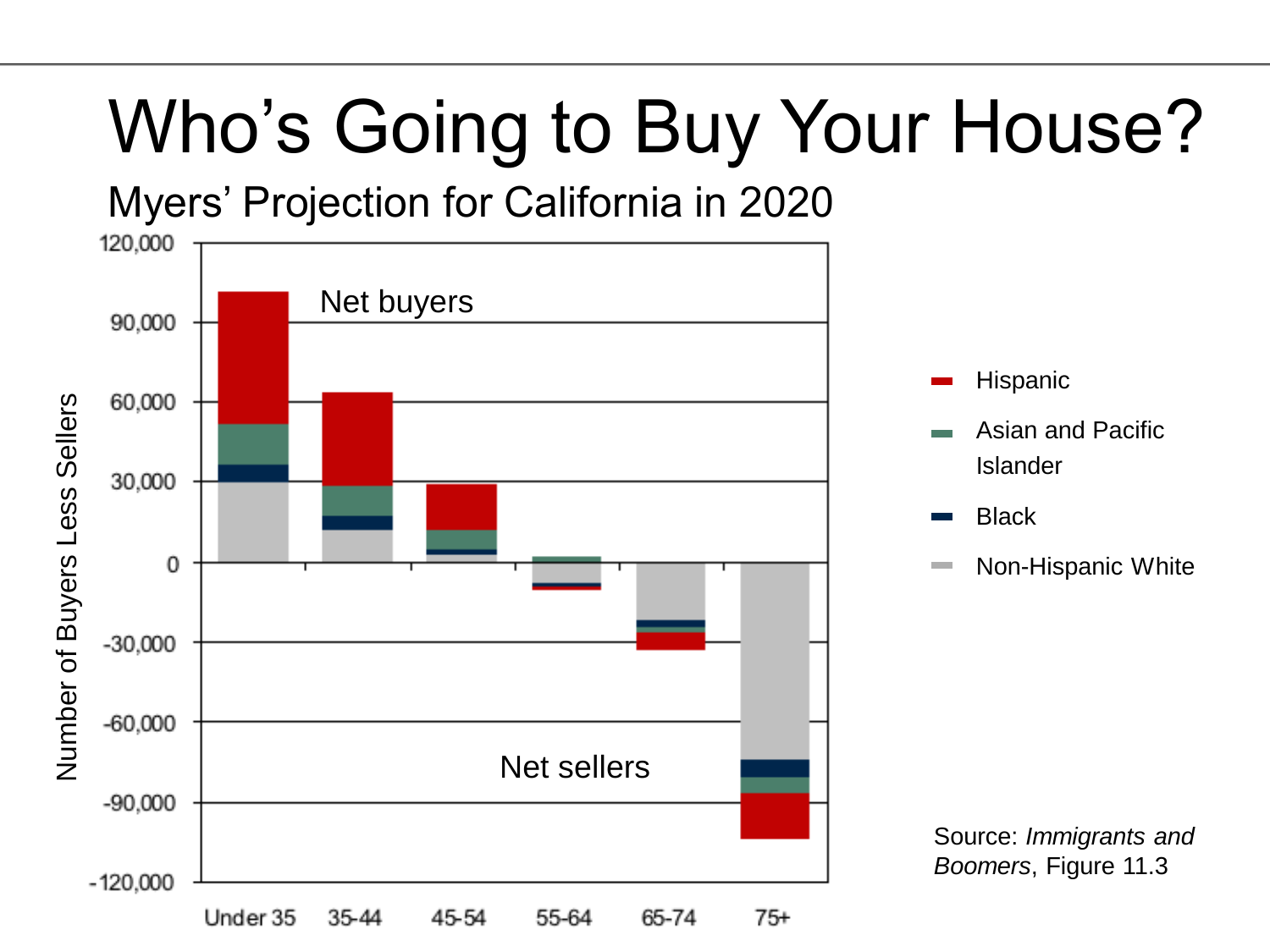### Intergenerational Social Contract

Children's

**Education** 

\$\$

Seniors' Pensions Health Care \$\$ Home-Sellers

*the cycle of roles*

Mature Adults: Maximum Financial \$\$ **Contributions** 

Replacement Workers New Taxpayers \$\$ New Home Buyers

*Source:* Immigrants and Boomers*, Chapter 9*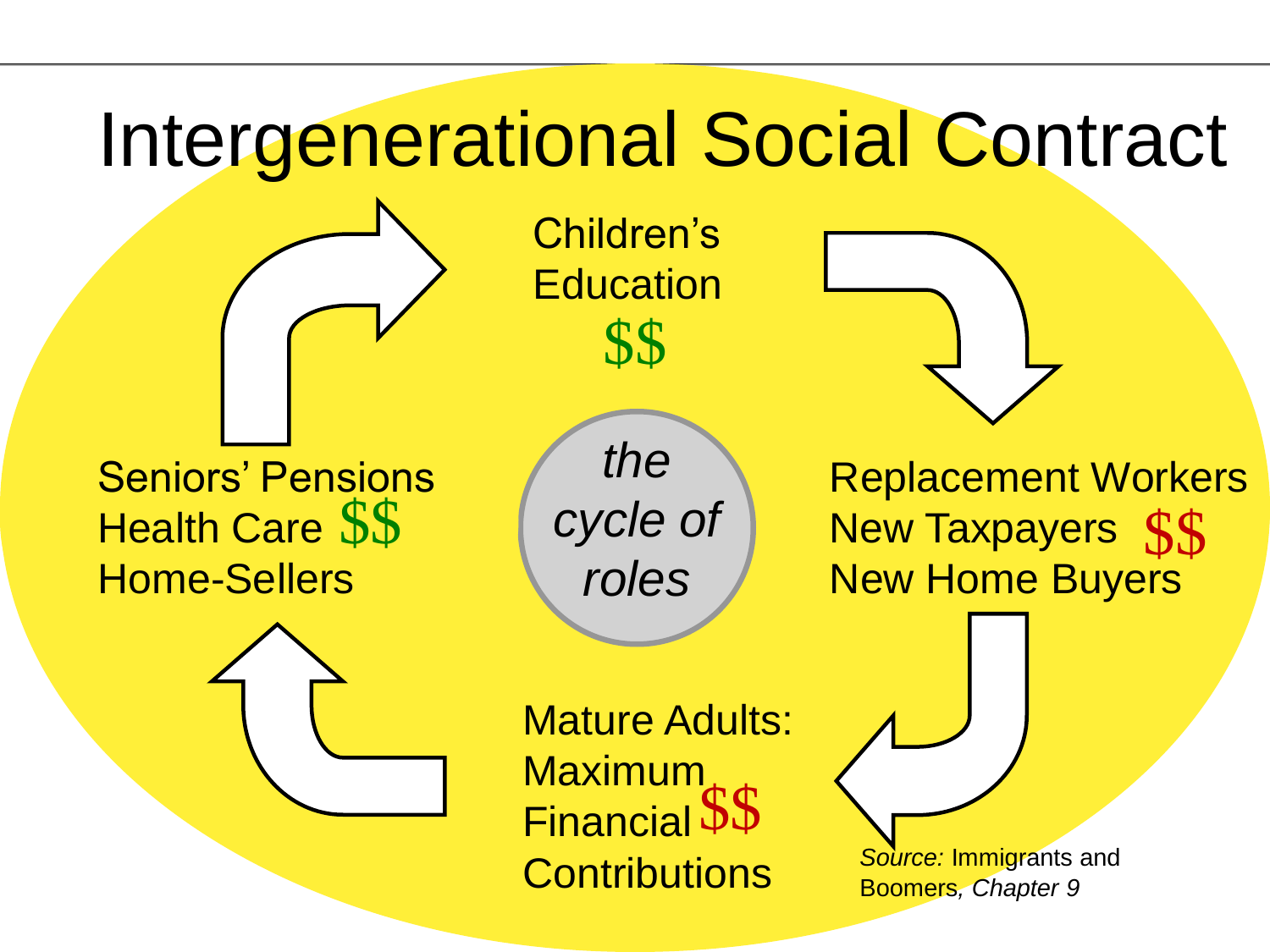### The New Story